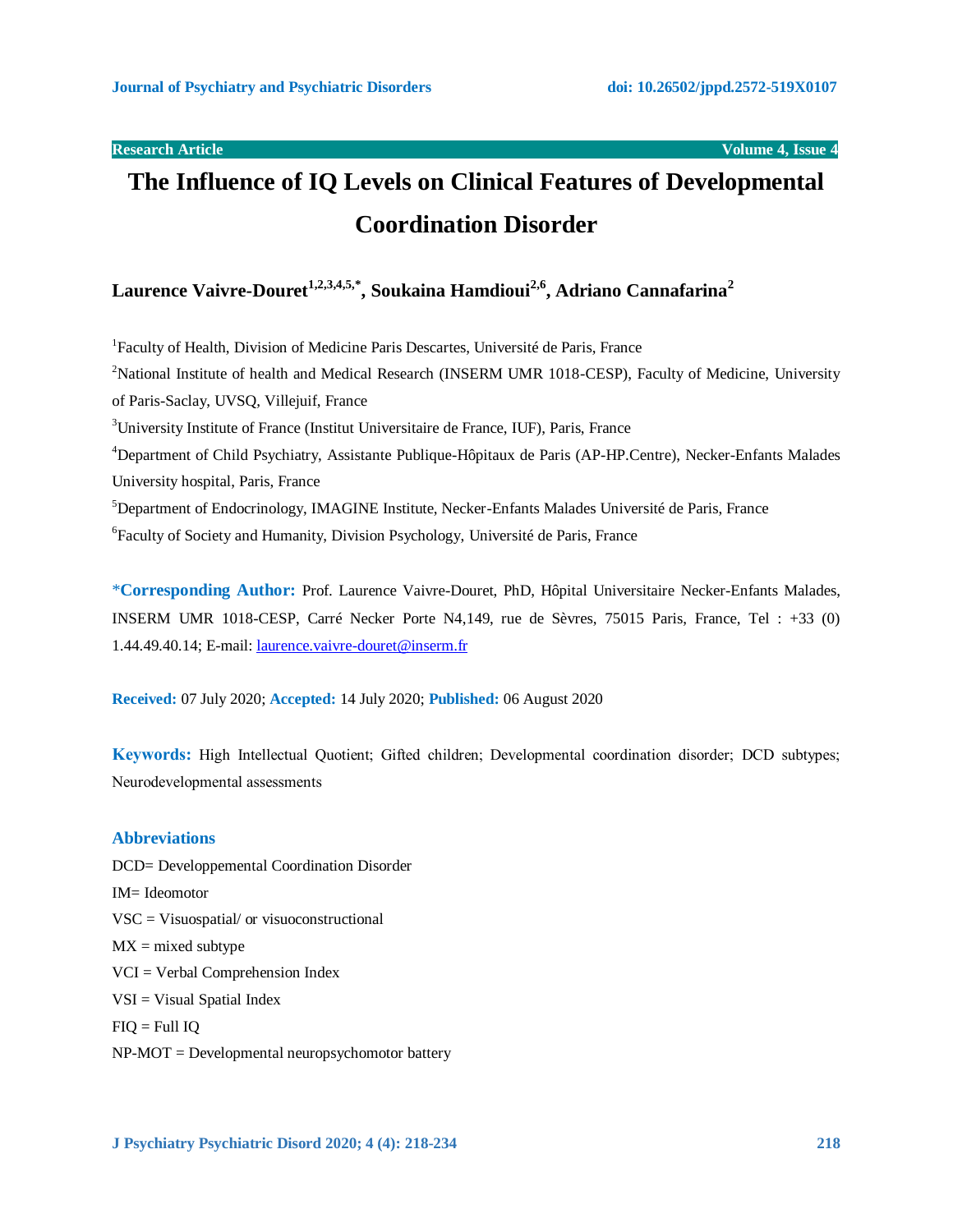#### **Abstract**

**Objective:** There is no study exploring the correlation between motor coordination dysfunction and high cognitive functioning. We aim to explore the influence of  $IQ$  ( $\geq$ 120) on clinical features of DCD.

**Method:** We collected data from 38 children (average age: 9 years old, 2.7 SD) with DCD based on criteria of DSM-5. Two matched groups of DCD were studied according to the IQ: 19 typical children (IQ = 90-110) and 19 HIQ-HIP children. Within this last group, we distinguished superior IQ (120-129) (HIQ), and very superior IQ (≥130) (HIP). All participants completed assessments of neuropsychological, neurovisual, and neuropsychomotor functions.

**Result:** We displayed less Ideomotor (IM), Visio-Spatial/Constructive (VSC)-DCD and more Mixed (MX)-DCD in HIQ-HIP compared to typical children DCD. We showed significant correlations between IM-DCD and executive functions disorders ( $\rho=+0.519$  [95% CI, 0.163 to 0.795],  $p=0.001$ ), between visuo-constructional task and VSC-DCD subtype ( $p = -0.651$  [95% CI,  $-0.899$  to  $-0.406$ ],  $p=0.006$ ). A statistical difference between both groups was shown in adiadochokinesia and bimanual coordination disorder in favor of typical children. There is no significant difference between HIP and HIO. More left-handed in functional laterality was found with IO≥130,  $\gamma$ 2 (1)=4.571, p=0.033, [95% CI, 0.052 to 0.061].

**Conclusion:** Both groups displayed similar clinical features of DCD. HIQ-HIP groups have better executive functions and visio-spatial functioning than typical children with DCD but worse auditory attention and memory, and more neurological soft signs related to the high rate of MX-DCD. The findings are useful for clinical decisionmaking processes.

# **1. Introduction**

There is still no consensus in the literature regarding the definition of giftedness but there are different theoretical concepts. The gifted children have been shown to excel in their academic achievements in a supportive environment (social, scholarly) [1-3]. Thus, multiple selection criteria for giftedness screening are used such as standardized tests and other informal sources as teacher's opinion, parent's observations, and creativity [4-7]. Certain studies underline an early neurophysiological maturation in gifted children allowing the early emergence of postural, locomotors acquisitions, and visuo-manual coordination as well as language and cognitive processes [8-12]. Authors in the literature have only studied cognitive performances and assume a systematic asynchrony between intellectual and motor performances in gifted children [13-15].

Normal distribution considers a superior IQ from 120 to 129 (6.7% of the general population) according to the Gaussian curve of the Wechsler intelligence scale [16]. Full IQ (FIQ) within that range is qualified as a High Intellectual Quotient (HIQ). Very superior IQ beginning at 130 (2.5%), two standard deviations from the mean, is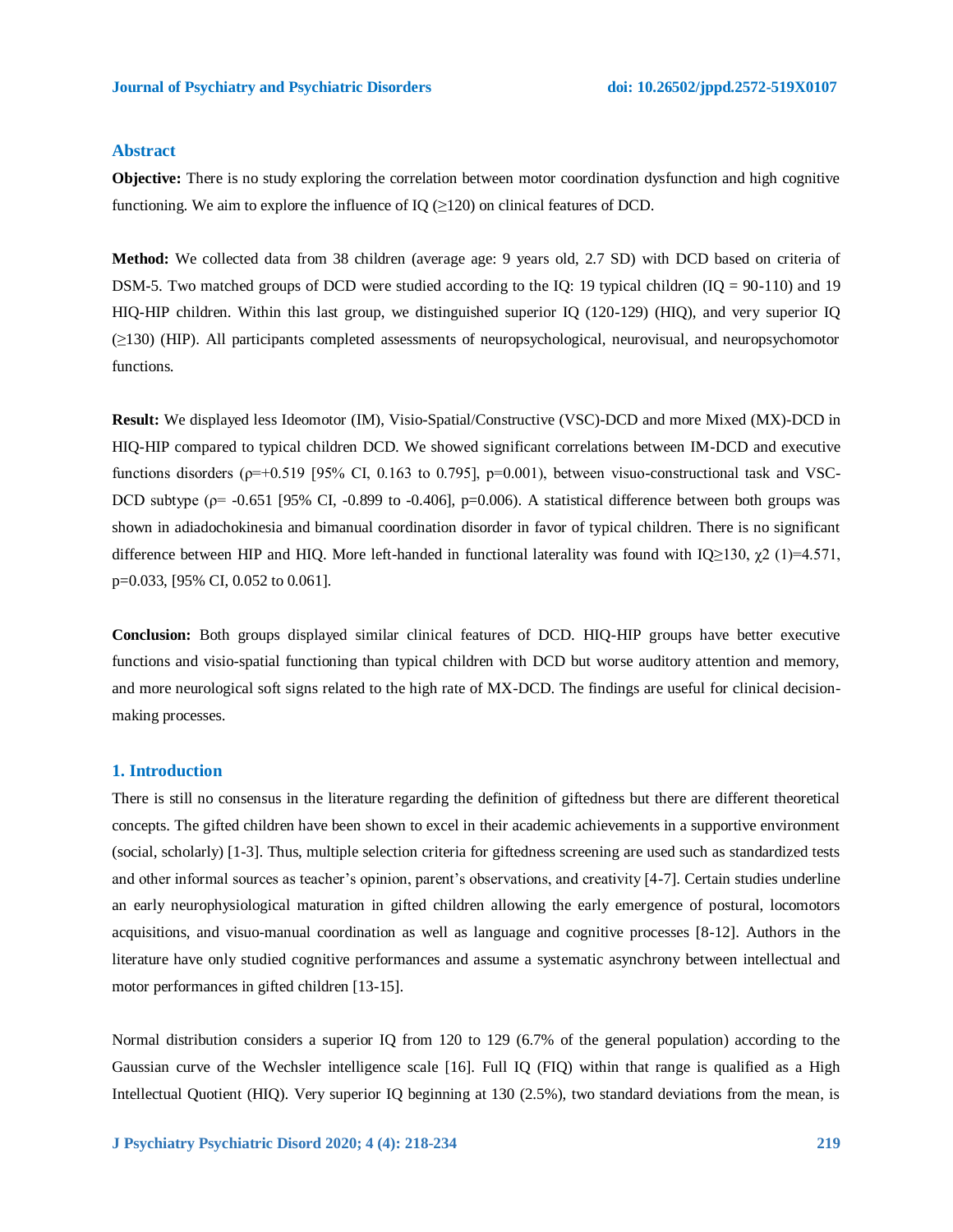qualified as High Intellectual Potential (HIP). Therefore, children with HIP are considered gifted children according to the World Health Organization [17].

Moreover, it is common to think that HIQ/HIP children cannot have learning disabilities because there are few studies on this subject [18, 19]. Empirical evidence proves otherwise, but the link has yet to be explored [20-22]. Developmental coordination disorder (DCD) is one of the least studied, while attention deficit-hyperactivity disorder is more investigated [23-26]. DCD can be defined as a non-verbal neuropsychological dysfunction which can give rise to behavioral and learning disabilities [27]. It is not a form of brain injury as in adult apraxia, it is an impairment linked to the maturation process of the central nervous system. The developmental approach explains that children with DCD have never acquired the capacity to perform complex motor actions adapted to age, that is not due to an intellectual disability, nor by visual impairment and nor is it due to neurological brain involvement (e.g., muscular dystrophy, cerebral palsy) [28]. It is a common disorder in school-aged children with an estimated prevalence of 5- 6% between 5 and 11 years old [28]. Researchers and clinician practitioners must use DSM criteria as recommended since 1994 by London International consensus [29] and as advised by the European Academy of Childhood Disability [30]. However, the authors have rarely investigated DCD in relation to cognitive functions including IQ level. We do not know the specificity of clinical features in children with HIQ/HIP. Are they different or similar?

Few studies have used clusters analysis to identify distinct subtypes of DCD and not all the authors use the same motor assessments. They used a few cognitive and neuromotor tests (e.g., imitation of gestures, gnosis, neurovisual, and neurological soft signs). Thus, it is not easy to compare studies. Only one subtype is common to all the studies: a group with impairments in global and fine motricity [31-32]. Some studies identified groups with visuospatial DCD or visuo-motor integration disorder [33-39] and only three studies used transitive gestures and motor sequencing to identify ideomotor impairment [31, 39, 40].

Recent studies [31, 34, 36] provided a better understanding of the DCD based on a standardized developmental assessment with quantitative and qualitative measures. They use age-related normative data to identify subtypes of DCD, using multidimensional clinical and statistical approaches. The authors identified two to three pure types of DCD and the specific diagnostic markers: Ideomotor (IM) (8%), visuospatial/ or visuoconstructional (VSC) DCD (52%), and a mixed subtype (MX) (40%). Children with IM-DCD were characterized by significant impairments in digital perception, manual praxis, and imitation of gestures, while the VSC subgroup appeared to have deficiencies in visual motor integration, visual spatial motor structuring, and/or constructional abilities (with difficulties in Lego blocks to follow a model). Finally, the MX group shares common impairments to IM and VSC and exhibited the specific deficits in motor coordination of the lower-upper limbs, poor manual dexterity, neurological soft signs (e.g. synkinesis, adiadochokinesia), and certain comorbidities (e.g., executive functions disorders, auditory-memory deficits, and auditory-attention difficulties).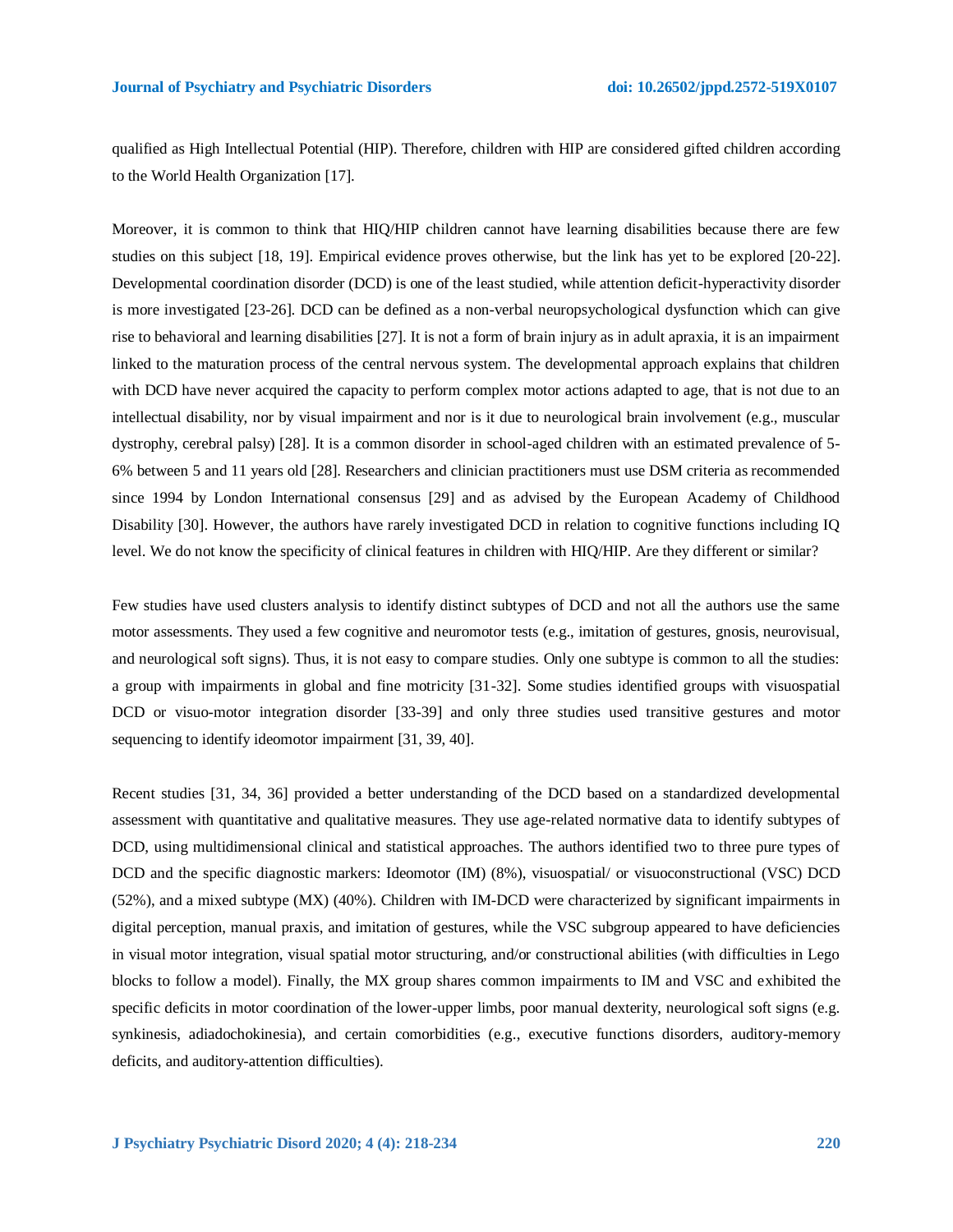The aims of the current study were to analyze multivariate associations between DCD subtypes and several neuropsychological, neuropsychomotor, and neurovisual characteristics, in order to refine the specific features of DCD depending on IQ score and define motor profiles according to cognitive abilities and IQ index scores. The first hypothesis suggests a relationship between early psychomotor development and high IQ. The second explores if there are specific DCD clinical features in HIQ versus HIP with DCD compared to typical children also with DCD and examined subtypes of DCD.

# **2. Material and Methods**

#### **2.1 Participants**

Data from 38 DCD children (average age: 9 years old, 2.7 SD) based on criteria of Diagnostic and Statistical Manual of Mental Disorders (DSM-5) [28] were collected. Inclusion criteria were strict: Children with sensory deficit, dyslexia, and attention deficit-hyperactivity disorder (based on DSM criteria), psychiatric abnormalities or general medical abnormalities, and traumatic brain injury were not included, nor was any child born premature (<37 weeks), and no physical therapy neither medication.

Children from 6-12 years old were recruited in the outpatient consultation of the child psychiatry department at Necker Hospital in Paris, France. All of them met the criterion A for DCD described in the DSM-5 [28], with acquisition and execution of motor skills which are clearly below the level expected given the subject's chronological age and despite learning and using opportunities of these skills with standardized tests [41-43]. Children who meet inclusion criteria were assigned to the three DCD subtypes validated in a previous study and described above [31, 34].

Two matched groups were studied: 19 typical children with DCD (IQ=90-110) and another group including 19 HIQ-HIP (high intellectual quotient or high intellectual potential) children. Within this last group, we distinguished superior IQ starting at +1.33 SD (HIQ=120-129), and very superior IQ at +2 SD (IQ≥130) who are identified as gifted children (HIP) by the Wechsler intelligence scale [16-17]. The two groups were matched according to sociodemographic data, age, no language disorder, and no ophthalmological abnormalities. Only IQ scores are identified as differentiation criterion. The Institutional ethic committee of Paris Descartes University, Sorbonne Paris city, approved the study (CER-PD 2018-72; CER-PD 2019-49). Participants provided written informed consent before the start of the study, signed by a parent or legal representative and children before enrolment in the study.

#### **2.2 Measures**

**2.2.1 Neuropsychological assessment:** All children recruited in DCD sample had completed a standard measure of intelligence, the Wechsler Intelligence Scale for children according to the age (WISC-IV) [16]. Verbal Comprehension Index (VCI), Visual Spatial Index (VSI), and Full IQ (FIQ) scores were expressed as standardized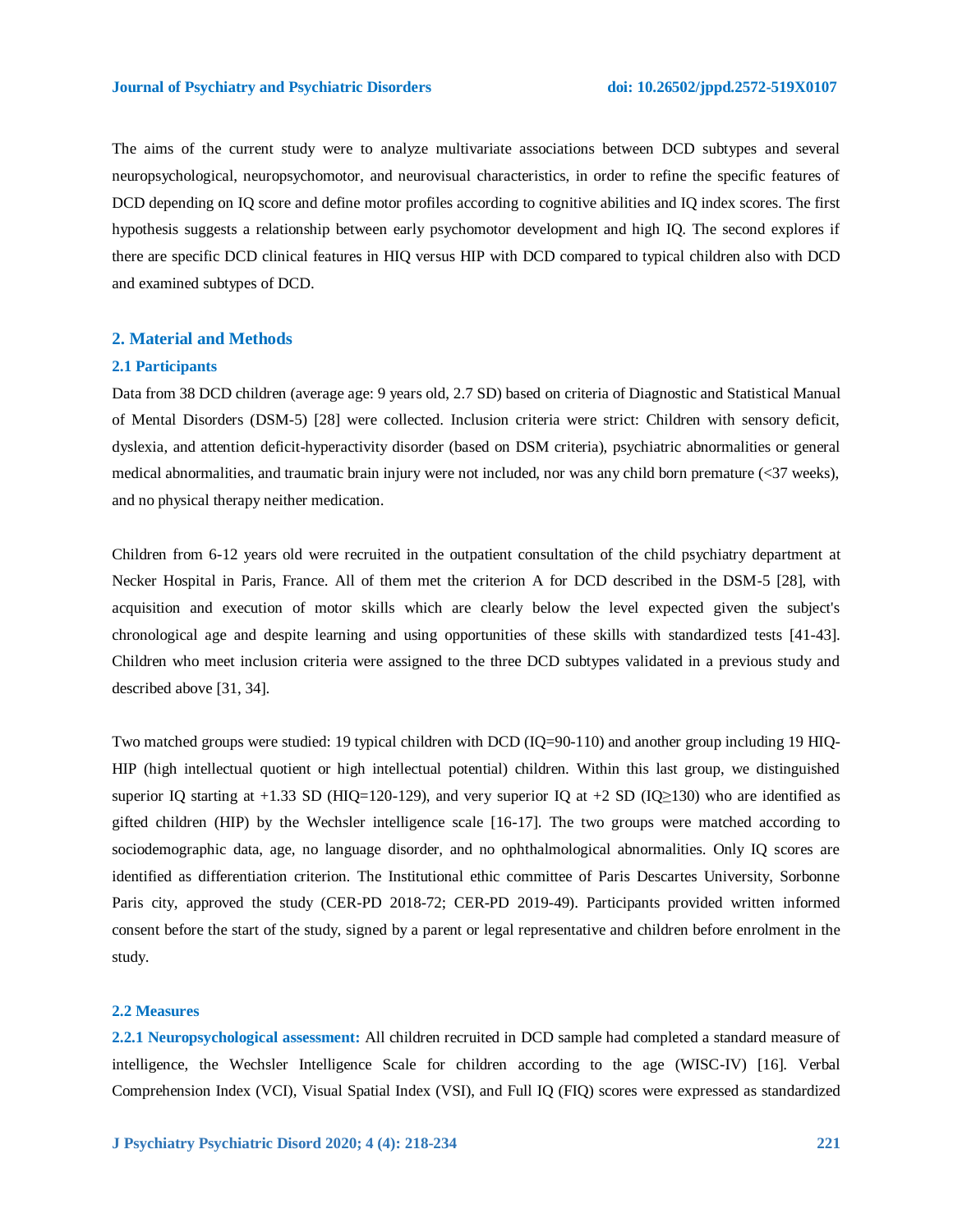scores (mean 100, SD=15). We have completed cognitive investigations by visual-motor integration, constructional and visuospatial structuring (Khos' cubes), and executive functions (Tower of London test and Porteus Labyrinths) assessments [44].

**2.2.2 Neuropsychomotor developmental assessment:** All children were assessed with a developmental neuropsychomotor battery (NP-MOT) [42] with age-related normative data to evaluate neuropsychomotor physical functions. It is applicable to children from 4 years old. It is a standardized and validated assessment and it has been found to have adequate test-retest reliability and internal consistency. Correlation coefficients of the NP-MOT with the Bruininks-Oseretsky Test Motor Proficiency (BOTMP) [45] range from 0.72 to 0.84, for motor coordination and balance [36]. NP-MOT battery allows physical standardized assessment of passive/active muscular tone of limbs and axial tone, highlighting NSS such as synkinesis, the presence of a pyramidal tract dysfunction (hypertonia), bodily spatial integration, basic motor function, control and regulation in gross motor tasks (gait, balance, coordination), laterality, manual dexterity, manual praxis, digital perception, rhythmic, and auditory attention tasks, completed by imitation of gestures (see [32] for a synopsis of NP-MOT battery tasks).

**2.2.3 Neurovisual assessment and other measures:** Electro-physiological neurovisual examination including Electroretinogram (ERG) test, with smooth visual pursuits, and Visual Evoked Potential (VEP) test [46] was used to analyze the sensory and visual motor pathways. To detect dysgraphia, we have used Ajuriaguerra standardized scale of handwriting [43], a score of 19 to 25 indicates significantly dysgraphic handwriting. Finally, an anamnesis form was also used to collect data about pregnancy and delivery, psychomotor development (e.g., sitting alone, walking), and any difficulties with constructional play, such as puzzles and Lego blocks following a model relative to developmental markers found in previous study [31]. The child school report book was examined to identify if there are some learning difficulties (such as mathematics, written French).

**2.2.4 Statistical analyses:** We used R software [47] for statistical treatment. Data were analyzed according to the intention-to-treat principle. We used p-values at 0.05 to indicate statistical significance and p-values at 0.001 if reached. We also applied the Bonferroni method to adjust for multiple comparisons. To analyze the dependence between IQS and all DCD variables (continuous outcomes according to one or more classification factors), parametric Multivariate Analysis of Variance (MANOVA) was used. Two-group comparisons of scale scores were performed using Student T-test (t) and Pearson's chi-square test  $(\gamma 2)$  was carried out to analyze dichotomic variables (Two-way cross-classification between qualitative variables). Variables were coded as 0 for success to a test (meaning no disorder) or 1 for failure (indicating a probable disorder) based on regular scoring (standard deviation: 1 < SD or < 20th percentile according to the test). A Pearson's correlation test (r) for numeric continuous variables and Spearman's  $\rho$  test  $(\rho)$  for non-parametric correlations were used.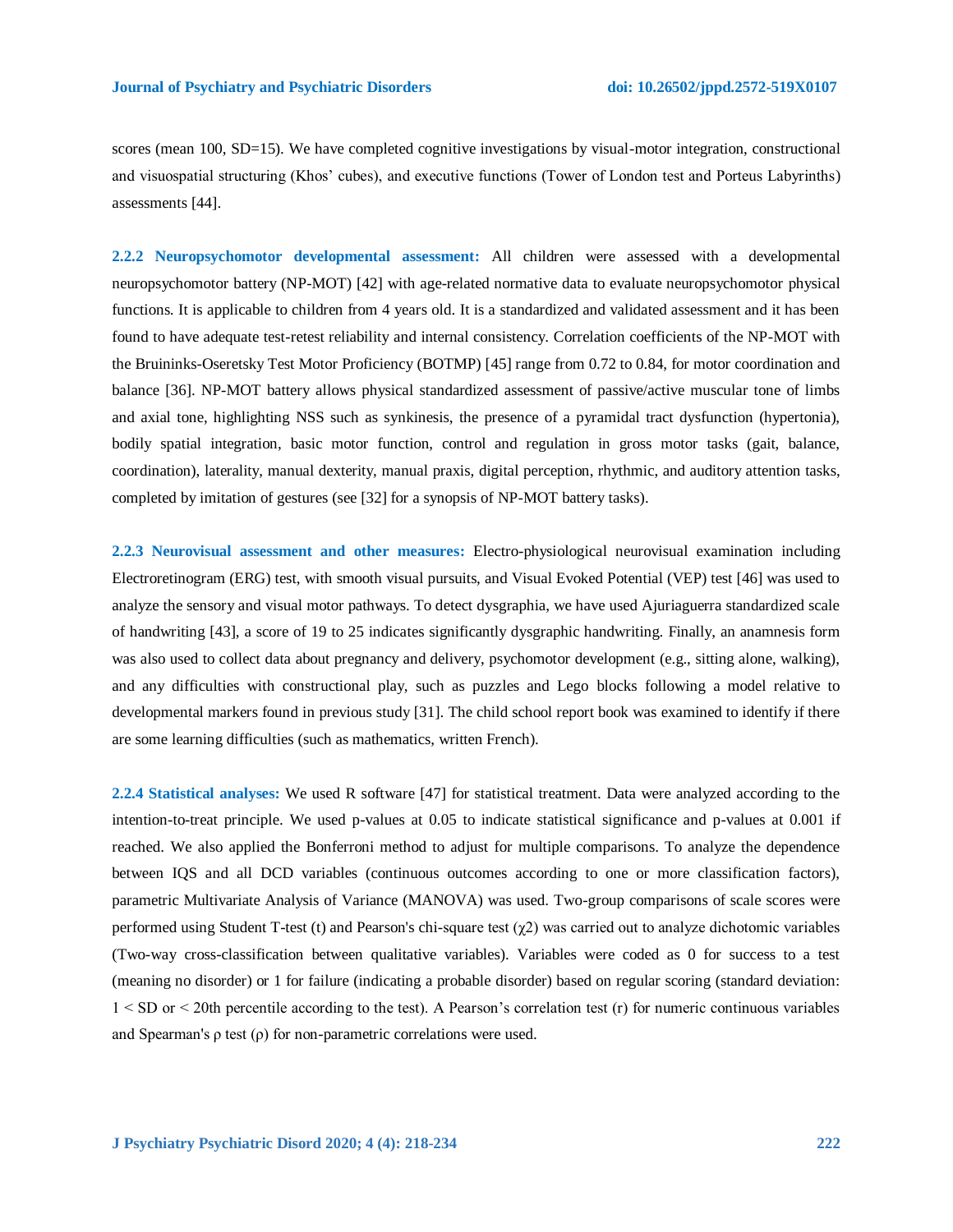#### **3. Results**

# **3.1 Sample characteristics**

Table 1 shows sociodemographic, cognitive, and medical characteristics of 38 children with DCD. Groups were matched according to sociodemographic data; age ( $t = -0.069$ , df=18, p=0.94, [95% CI, 95.16 to 124.24]), absence of language disorder  $\gamma$ 2 (1)=0.3, p=0.73, [95% CI, 0.72 to 0.74], and absence of ophthalmological abnormalities  $\gamma$ 2  $(1)=0$ , p=1, [95% CI, 1 to 1]. Only IQ scores are identified as differentiation criterion of groups (t=12.87, df=18, p<0.0001, [95% CI, 127.36 to 138.01]). In HIQ-HIP children with DCD, we identified high rate of MX, low rate of IM and VSC-DCD compared to typical children with DCD (Figure 1). HIQ compared to HIP, there is no significant difference in MX-DCD frequency (respectively 56% vs 60%). Mathematical difficulties were strongly present in the whole sample, comparing typical DCD children and HIQ-HIP DCD, 100% vs 20% of mathematical difficulties in VSD-DCD χ2 (1)=4.5, p=0.07, [95% CI, 0.067 to 0.077], but in MX-DCD, 100% vs 90.91%. It does not appear in the IM-DCD.

|                                 | <b>Typical children group</b> | <b>HIP</b> children group | <b>HIQ</b> children group |
|---------------------------------|-------------------------------|---------------------------|---------------------------|
|                                 | $(n=19)$                      | $(n=10)$                  | $(n=9)$                   |
| Age (Months)                    | 109.84 (33.72)                | 118.66 (31.45)            | 100.5(28.88)              |
| Mean (SD)                       |                               |                           |                           |
| Gender:                         |                               |                           |                           |
| Female (%)                      | 5                             | 10                        | 11                        |
| Male $(\%)$                     | 95                            | 90                        | 89                        |
| FIQ mean (SD)                   | 100.79(6.83)                  | 122.78 (2.97)             | 143.1 (7.65)              |
| FIQ (min-max)                   | 90-114                        | 120-128                   | 134-157                   |
| No language disorder (%)        | 84                            | 100                       | 98                        |
| No ophthalmological disorder    | 68                            | 97                        | 97                        |
| (% )                            |                               |                           |                           |
| Pure Visuospatial DCD (%)       | $\overline{0}$                | 10                        | 22                        |
| Pure Visuo-constructive DCD     | $\overline{0}$                | $\mathbf{0}$              | $\mathbf{0}$              |
| (% )                            |                               |                           |                           |
| Auditory-memory deficit (%)     | 16                            | 20                        | 33                        |
| Auditory-attention difficulties | 5                             | 40                        | 33                        |
| (% )                            |                               |                           |                           |
| Mathematical difficulties (%)   | 89                            | 90                        | 89                        |

**Legend**: HIP: High intellectual potential (gifted children); HIQ: High intellectual quotient; SD: standard deviation. FIQ: full intellectual quotient.

**Table 1**: Sample characteristics with sociodemographic, cognitive, and medical data in DCD groups (typical children vs HIP-HIQ).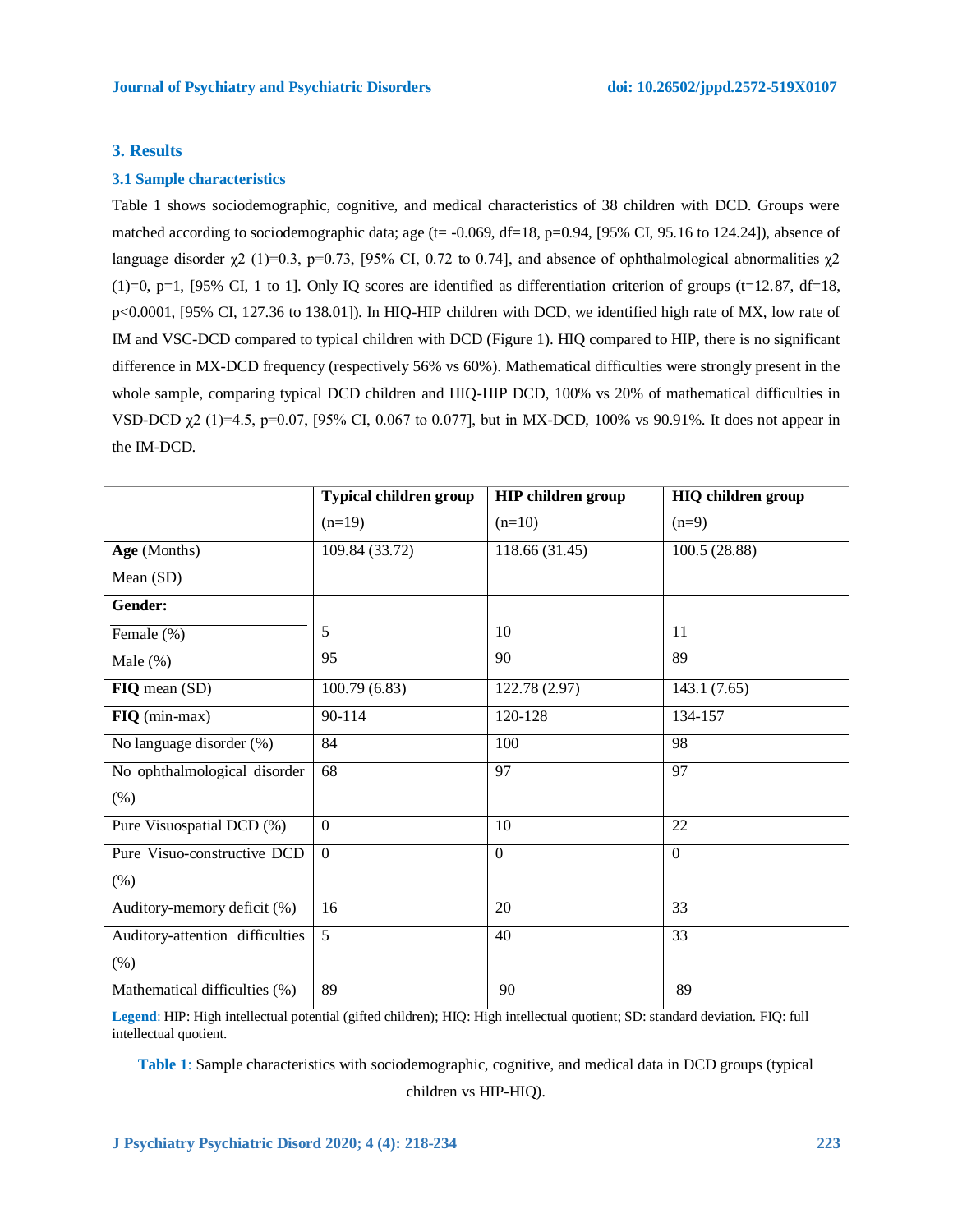

**Legend:** HIQ: High Intellectual Quotient (IQ = 120-129) HIP: High Intellectual Potential (gifted children;  $IQ \geq 130$ ) IM-DCD: Ideomotor-DCD VSC-DCD: Visuo-Spatial/ or Constructional-DCD \*: significant difference  $p \le 0.05$ 



# **3.2 Relationship between IQ and neuropsychomotor development**

In HIQ-HIP children, there are negative and significant correlations between main IQ index scores (VCI, VSI, and FIQ) and the developmental milestones to sit, to walk and language. VSI was negatively correlated to age of language acquisition ( $r=$  -0.366 [95% CI, -0.587 to 0.135],  $p=0.024$ ). These correlations show that children with DCD having a high VSI (from 110) developed language and sitting early. Regarding VCI, the earlier a child develops walking, sitting and language, the higher is his VCI. It is correlated with sitting (r= -0.425 [95% CI, -0.651 to -0.167], p=0.008), walking (r= -0.421 [95% CI, -0.626 to -0.147], p=0.009) and language (r= -0.514 [95% CI, - 0.701 to -0.319], p=0.001). Finally, FIQ is negatively and significantly correlated with sitting  $(r= -0.356$  [95% CI, -0.626 to -0.008], p=0.028), walking (r= -0.41 [95% CI, -0.621 to -0.122], p=0.01) and language (r= -0.624 [95% CI, -0.766 to -0.462], p<0.0001). Therefore, children whose score is very high on Wechsler test, are more likely to have an early psychomotor development.

# **3.3 Relationship between IQ index scores and DCD subtypes**

Our findings display that IM-DCD had an influence on FIQ [F  $(1, 36)=4.67$ , p=0.035] and VSI [F  $(1, 36)=4.91$ , p=0.031]. VSC-DCD had an influence on FIQ [F (1, 36)=5.28, p=0.025]. DCDs being present in both groups (HIQ-HIP and Typical children), these results show that an IM and VSC-DCDs are less likely to be found in children with high IQ. Comparing data, results show that children without IM or VSC-DCD scored higher IQ in the tests, which could imply a relationship between DCD subtypes and IQ (Table 2). There is no significant difference between HIP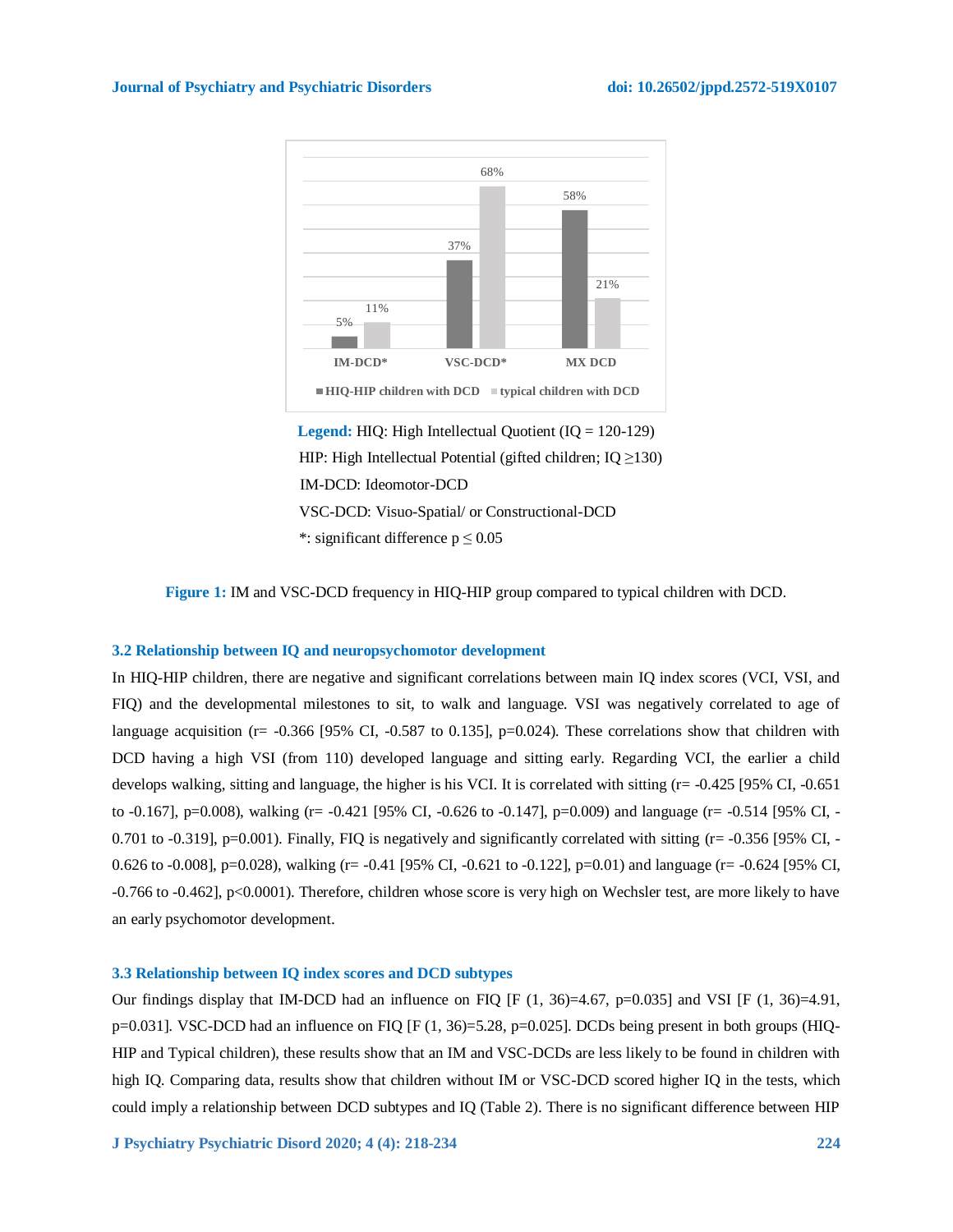|                     |       |                          | Whole sample of DCD children (N=38) |             |            |             |            |  |  |  |  |  |  |  |
|---------------------|-------|--------------------------|-------------------------------------|-------------|------------|-------------|------------|--|--|--|--|--|--|--|
|                     |       |                          | <b>VSI</b>                          |             | <b>VCI</b> |             | <b>FIQ</b> |  |  |  |  |  |  |  |
| <b>DCD</b> subtypes |       | <b>SD</b><br><b>Mean</b> |                                     | <b>Mean</b> | <b>SD</b>  | <b>Mean</b> | <b>SD</b>  |  |  |  |  |  |  |  |
|                     |       |                          |                                     |             |            |             |            |  |  |  |  |  |  |  |
|                     | no    | 96.03                    | 19.38                               | 116.52      | 19.55      | 107.91      | 19.51      |  |  |  |  |  |  |  |
| <b>IM-DCD</b>       | yes   | 84.00                    | 21.26                               | 99.32       | 21.96      | 92.00       | 22.20      |  |  |  |  |  |  |  |
|                     | Total | 90.38                    | 21.02                               | 108.19      | 22.33      | 10.,44      | 22.15      |  |  |  |  |  |  |  |
|                     | no    | 103.56                   | 20.26                               | 121.07      | 17.39      | 115.94      | 15.92      |  |  |  |  |  |  |  |
| <b>VSC-DCD</b>      | yes   | 86.16                    | 19.63                               | 104.24      | 22.33      | 95.48       | 21.68      |  |  |  |  |  |  |  |
|                     | Total | 90.38                    | 21.02                               | 108.19      | 22.33      | 100.44      | 22.15      |  |  |  |  |  |  |  |

and HIQ. Furthermore, to better understand how IQ influences DCD subtypes, we have analyzed neuropsychomotor and cognitive profiles in the sample. We tested each variable's dependence on IQ.

**Legend:** VSI : Visual Spatial Index ; VCI : Verbal Compréhension Index ; FIQ : Full Intellectual Quotient ; SD : Standard Deviation ; DCD subtypes : Developpemental Coordination Disorder subtypes ; IM-DCD : Ideomotor DCD ; VSC-DCD : Visuo-Spatial/ or Constructional DCD.

**Table 2:** Mean of scores in IQ scale for each DCD subtypes in whole sample.

# **3.4 Relationship between IQ and neuropsychomotor features**

Regarding neuropsychomotor features evaluated by NP-MOT battery, we compared HIQ-HIP DCD children to typical DCD children : 84% vs 47%, respectively, achieved object spatial orientation skill but not significantly, 84% vs 37% of adiadochokinesia  $χ$ 2 (1)=5.4, p=0.02, [95% CI, 0.033 to 0.041], and 10% vs 87% of bimanual coordination disorder  $\chi^2$  (1)=9, p=0.003, [95% CI, 0.003 to 0.005] (Table 3). There is no significant difference between HIP and HIQ. Outcomes showed better scores in favor of HIQ-HIP group for the "objects spatial orientation" item, but they had worse scores than typical children with DCD regarding "spatial orientation on others" and "body integration of spatial orientation" item (Table 4). Regarding functional laterality, we found a statistical difference beginning at QI=130, between HIP and typical children  $\chi^2$  (1)=4.571, p=0.033, [95% CI, 0.052 to 0.061], with 33% of right-handed and 67% of left-handed versus 65% of right-handed and 35% of left-handed respectively. There is no statistical difference in this aspect between HIQ and typical children neither between HIP and HIQ children; HIQ presents 80% of right-handed and 20% of left-handed children (see Table 4).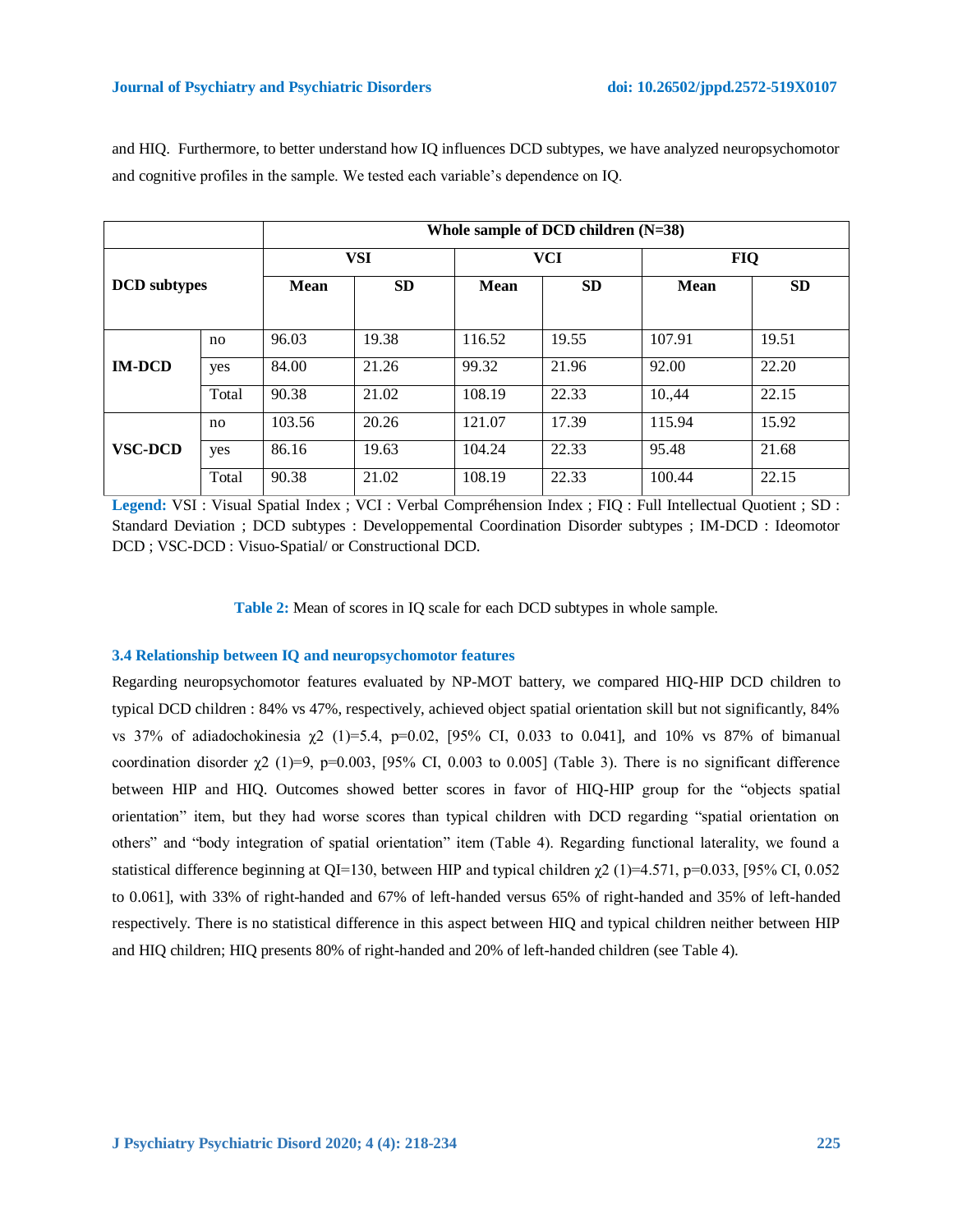|                      |                                         |     | Whole sample of DCD children and IQ levels $(N = 38)$ |               |   |               |    |                  |                  |               |
|----------------------|-----------------------------------------|-----|-------------------------------------------------------|---------------|---|---------------|----|------------------|------------------|---------------|
| <b>NP-MOT Tasks:</b> |                                         |     | $HIP(n=10)$                                           |               |   | $HIO(n=9)$    |    | $HIP-HIO$ (n=19) | Typical $(n=19)$ |               |
|                      | Success with age-related normative data |     | $\mathbf n$                                           | $\frac{0}{0}$ | n | $\frac{6}{6}$ |    | $\frac{6}{6}$    | n                | $\frac{0}{0}$ |
|                      |                                         | yes | 9                                                     | 90            | 8 | 88.89         | 17 | 89.47            | 5                | 26.32         |
| <b>Manual Praxis</b> | Bimanual                                | no  |                                                       | 10            | 8 | 11.11         | 2  | 10.53            | 14               | 73.68         |
|                      | coordination                            |     |                                                       |               |   |               |    |                  |                  |               |
|                      |                                         | yes | 8                                                     | 80            | 8 | 88.89         | 16 | 84.21            |                  | 36.84         |
| <b>Muscle tone</b>   | Adiadochokinesis                        | no  | 5                                                     | 50            | 8 | 88.89         | 15 | 78.95            | 12               | 63.16         |

**Legend:** HIP: High Intellectual Potential (gifted children); HIQ: High Intellectual Quotient

**Table 3**: IQ's influence on neuropsychomotor tasks of NP-MOT battery (Vaivre-Douret, 2006) and neurovisual

# functions.

|                                         |                                                       |     |              |                |                |                  |                | Whole sample of DCD children and IQ levels $(N = 38)$ |                    |                                    |                     |              |         |
|-----------------------------------------|-------------------------------------------------------|-----|--------------|----------------|----------------|------------------|----------------|-------------------------------------------------------|--------------------|------------------------------------|---------------------|--------------|---------|
| <b>NP-MOT Tasks:</b>                    |                                                       |     | $HIP(n=10)$  |                | $HIO(n=9)$     |                  | $HP-HIO$ (n =  |                                                       | Typical $(n = 19)$ |                                    | χ2 HIP-HIQ /Typical |              |         |
| Success with age-related normative data |                                                       |     |              |                |                | 19)              |                |                                                       |                    |                                    |                     |              |         |
|                                         |                                                       |     | $\mathbf n$  | $\frac{0}{0}$  | $\mathbf n$    | $\frac{0}{0}$    | $\mathbf n$    | $\frac{0}{0}$                                         | $\mathbf n$        | $\mathbf{0}_{\mathbf{0}}^{\prime}$ | value               | df           | p-value |
|                                         | In relation to self                                   | yes | 8            | 80             | 9              | 100              | 17             | 89.47                                                 | 17                 | 89.47                              |                     |              |         |
|                                         |                                                       | no  | 2            | 20             | $\mathbf{0}$   | $\mathbf{0}$     | $\mathbf{2}$   | 10.53                                                 | $\overline{c}$     | 10.53                              | 0.003               | $\mathbf{1}$ | 0.86    |
|                                         | Spatial orientation with 2 to                         | yes | 8            | 80             | 8              | 88.89            | 16             | 84.21                                                 | 9                  | 47.37                              |                     |              |         |
|                                         | 3 objects                                             | no  | 2            | 20             | $\mathbf{1}$   | 11.11            | 3              | 15.79                                                 | 10                 | 52.63                              | 1.96                | $\mathbf{1}$ | 0.224   |
| <b>Bodily</b> spatial                   | <b>Spatial</b><br>orientation<br>in                   | yes | 5            | 50             | $\overline{4}$ | 44.44            | 9              | 47.37                                                 | 11                 | 57.89                              |                     |              |         |
| orientation                             | relation to other                                     | no  | 5            | 50             | 5              | 55.56            | 10             | 52.63                                                 | 8                  | 42.10                              | 0.43                | $\mathbf{1}$ | 0.51    |
|                                         | Spatial cues (e.g. under)                             | yes | 10           | 100            | 9              | 100              | 19             | 100                                                   | 17                 | 89.47                              |                     | $\mathbf{1}$ | 0.74    |
|                                         |                                                       | no  | $\Omega$     | $\overline{0}$ | $\Omega$       | $\overline{0}$   | $\overline{0}$ | $\overline{0}$                                        | $\overline{2}$     | 10.53                              | 0.11                |              |         |
|                                         | <b>Imitation of gestures: hands</b>                   | yes | 10           | 100            | 9              | 100              | 19             | 100                                                   | 17                 | 89.47                              |                     |              |         |
|                                         |                                                       | no  | $\mathbf{0}$ | $\overline{0}$ | $\mathbf{0}$   | $\mathbf{0}$     | $\mathbf{0}$   | $\overline{0}$                                        | $\overline{c}$     | 10.53                              | 0.47                | $\mathbf{1}$ | 0.49    |
|                                         | <b>Imitation</b><br>of<br>gestures:<br><b>Fingers</b> | yes | $\tau$       | 70             | 6              | 66.67            | 13             | 68.42                                                 | 13                 | 68.42                              |                     | $\mathbf{1}$ | 0.86    |
|                                         |                                                       | no  | 3            | 30             | 3              | 33.33            | 6              | 31.58                                                 | 6                  | 31.58                              | 0.03                |              |         |
|                                         | <b>Digital Praxis</b>                                 | yes | 5            | 50             | $\overline{4}$ | 44.44            | $\overline{9}$ | 47.37                                                 | 11                 | 57.89                              |                     |              |         |
|                                         |                                                       | no  | 5            | 50             | 5              | 55.56            | 10             | 52.63                                                 | 8                  | 42.10                              | 0.22                | $\mathbf{1}$ | 0.64    |
|                                         | <b>Buccofacial Praxis</b>                             | yes | 9            | 90             | 9              | 100              | 18             | 94.73                                                 | 12                 | 63.16                              |                     |              |         |
|                                         |                                                       | no  | $\mathbf{1}$ | 10             | $\mathbf{0}$   | $\boldsymbol{0}$ | $\mathbf{1}$   | 5.26                                                  | $\tau$             | 36.84                              | 0.50                | $\mathbf{1}$ | 0.21    |
| <b>Manual Praxis</b>                    | <b>Bimanual</b><br>symmetric                          | yes | 10           | 100            | 9              | 100              | 19             | 100                                                   | 16                 | 84.21                              |                     |              |         |
|                                         | pronation-supination                                  | no  | $\Omega$     | $\theta$       | $\overline{0}$ | $\Omega$         | $\Omega$       | $\Omega$                                              | 3                  | 15.79                              | 0.47                | $\mathbf{1}$ | 0.49    |
|                                         | <b>Bimanual</b><br>asymmetric                         | yes | $\tau$       | 70             | 6              | 66.67            | 13             | 68.42                                                 | 9                  | 47.37                              |                     |              |         |
|                                         | pronation-supination                                  | no  | 3            | 30             | 3              | 33.33            | 6              | 31.58                                                 | 10                 | 52.63                              | 0.39                | 1            | 0.53    |
|                                         |                                                       |     |              |                |                |                  |                |                                                       |                    |                                    |                     |              |         |
|                                         | Hypertonia:                                           | yes | 3            | 30             | $\mathbf{1}$   | 11.11            | $\overline{4}$ | 21.05                                                 | 8                  | 42.11                              |                     |              |         |
|                                         | pyramidal distal disorder                             | no  | $\tau$       | 70             | 8              | 88.89            | 15             | 78.95                                                 | 11                 | 57.89                              | $\mathbf{1}$        | $\mathbf{1}$ | 0.312   |
|                                         | Hypotonia                                             | yes | 5            | 50             | 3              | 33.33            | 8              | 42.11                                                 | $\tau$             | 36.84                              |                     |              |         |
|                                         |                                                       | no  | 5            | 50             | 6              | 66.67            | 11             | 57.89                                                 | 12                 | 63.16                              | 0.17                | 1            | 0.68    |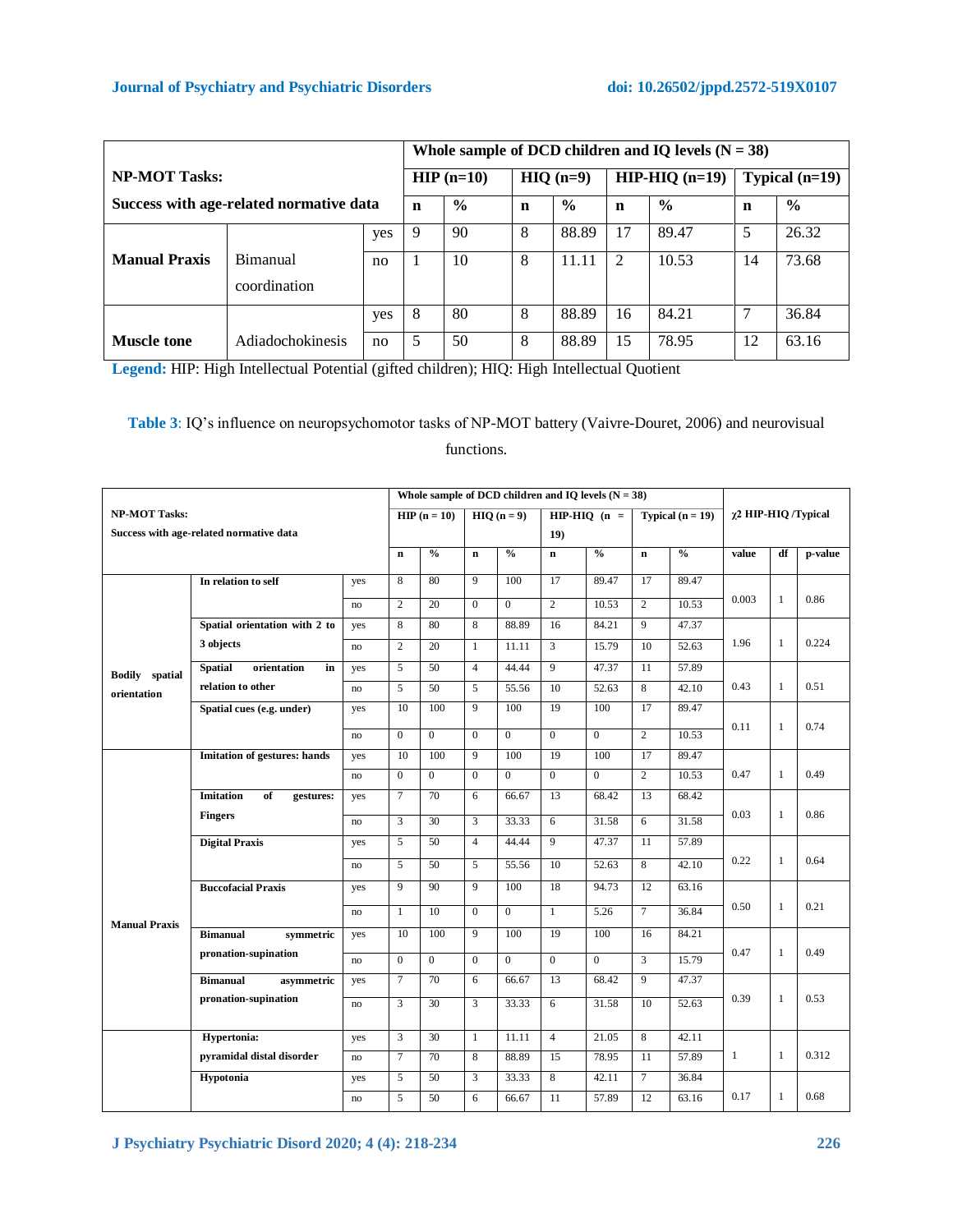# **Journal of Psychiatry and Psychiatric Disorders doi: 10.26502/jppd.2572-519X0107**

|                    | Sitting tone/ pushes control       | yes           | 3                | 30               | $\mathbf{2}$     | 22.22            | 5                | 26.32            | 9                | 47.37 |                  |              |              |
|--------------------|------------------------------------|---------------|------------------|------------------|------------------|------------------|------------------|------------------|------------------|-------|------------------|--------------|--------------|
|                    |                                    | no            | 7                | 70               | 7                | 77.78            | 14               | 73.68            | 10               | 52.63 | 1.5              | $\mathbf{1}$ | 0.22         |
|                    |                                    |               |                  |                  |                  |                  |                  |                  |                  |       |                  |              |              |
|                    | Knee jerk reflex                   | yes           | 5                | 50               | 6                | 66.67            | 11               | 57.89            | 9                | 47.37 |                  |              |              |
|                    | (left-right)                       | no            | 5                | 50               | 3                | 33.33            | 8                | 42.11            | 10               | 52.63 | 0.43             | -1           | 0.51         |
|                    | Passive angles                     | yes           | $\tau$           | 70               | 6                | 66.67            | 13               | 68.42            | 9                | 47.37 |                  |              |              |
| <b>Muscle</b> tone | (lower limbs)                      | no            | 3                | 30               | $\mathfrak z$    | 33.33            | 6                | 31.58            | 10               | 52.63 | 0.47             | 1            | 0.50         |
|                    | <b>Synkinesis</b>                  | yes           | $\mathbf{1}$     | 10               | 5                | 55.56            | 6                | 31.58            | 13               | 68.42 |                  |              |              |
|                    |                                    | no            | 9                | 90               | $\overline{4}$   | 44.44            | 13               | 68.42            | 6                | 31.58 | 0.8              | 1            | 0.37         |
|                    |                                    |               |                  |                  |                  |                  |                  |                  |                  |       |                  |              |              |
|                    | <b>Standing tone</b>               | yes           | 5                | 50               | $\mathbf{1}$     | 11.11            | $\overline{4}$   | 21.05            | $\boldsymbol{7}$ | 36.84 |                  |              |              |
|                    | control                            | no            | 5                | 50               | 8                | 88.89            | 15               | 78.95            | 12               | 63.16 | 0.33             | $\mathbf{1}$ | 0.56         |
|                    | <b>Static balance</b>              | yes           | 5                | 50               | 8                | 88.89            | 13               | 68.42            | 9                | 47.37 |                  |              |              |
|                    |                                    | $\mathbf{no}$ | 5                | 50               | $\mathbf{1}$     | 11.11            | 6                | 31.58            | 10               | 52.63 | 0.39             | $\mathbf{1}$ | 0.53         |
| Coordination       | <b>Dynamic balance</b>             | yes           | 5                | 50               | $\tau$           | 77.78            | 12               | 63.16            | 9                | 47.37 |                  |              |              |
|                    |                                    | no            | 5                | 50               | 2                | 22.22            | $\tau$           | 36.84            | 10               | 52.63 | 1.47             | $\mathbf{1}$ | 0.23         |
|                    | <b>Upper-lower</b>                 | yes           | 10               | 100              | $\mathbf{1}$     | 11.11            | 11               | 57.89            | 11               | 57.89 |                  |              |              |
|                    | coordination                       | no            | $\overline{0}$   | $\mathbf{0}$     | 8                | 88.89            | 8                | 42.11            | 8                | 42.11 | 0.73             | 1            | 0.39         |
|                    | difficulties                       |               |                  |                  |                  |                  |                  |                  |                  |       |                  |              |              |
|                    | <b>Bilateral gnosis</b>            | yes           | 1                | 10               | 1                | 11.11            | 2                | $\boldsymbol{0}$ | 3                | 15.79 |                  |              |              |
|                    | disorder                           | no            | 9                | 90               | 8                | 88.89            | 17               | 100              | 16               | 84.21 | 0.13             | $\mathbf{1}$ | 0.72         |
|                    | Unilateral gnosis disorder         | yes           | $\mathbf{1}$     | 10               | $\mathbf{1}$     | 11.11            | $\overline{2}$   | 10.53            | $\overline{4}$   | 21.05 |                  |              |              |
| <b>Gnosis</b>      |                                    | no            | 9                | 90               | 8                | 88.89            | 17               | 89.47            | 15               | 78.95 | 0.13             | $\mathbf{1}$ | 0.72         |
|                    | <b>Upper tonic laterality</b>      | yes           | $\overline{c}$   | 20               | 3                | 33.33            | 5                | 26.31            | $\tau$           | 36.84 |                  |              |              |
|                    |                                    | no            | 8                | 80               | $\boldsymbol{0}$ | $\boldsymbol{0}$ | 8                | 42.11            | 8                | 42.10 |                  |              |              |
|                    |                                    | Indete        | $\mathbf{0}$     | $\mathbf{0}$     | 6                | 66.67            | 6                | 31.58            | $\overline{4}$   | 21.05 | 0.60             | $\mathbf{1}$ | 0.81         |
|                    |                                    | rminat        |                  |                  |                  |                  |                  |                  |                  |       |                  |              |              |
|                    |                                    | $\rm e$       |                  |                  |                  |                  |                  |                  |                  |       |                  |              |              |
|                    | <b>Lower tonic laterality</b>      | yes           | 3                | 30               | $\overline{4}$   | 44.44            | $\tau$           | 36.84            | 6                | 31.58 |                  |              |              |
|                    |                                    | no            | 6                | 60               | $\sqrt{2}$       | 22.22            | 8                | 42.11            | 8                | 42.10 |                  |              |              |
|                    |                                    | Indete        | $\mathbf{1}$     | 10               | 3                | 33.33            | $\overline{4}$   | 21.05            | 5                | 26.31 | $\boldsymbol{0}$ | $\mathbf{1}$ | $\mathbf{1}$ |
|                    |                                    | rminat        |                  |                  |                  |                  |                  |                  |                  |       |                  |              |              |
|                    |                                    | $\mathbf e$   |                  |                  |                  |                  |                  |                  |                  |       |                  |              |              |
| Laterality         | <b>Upper functional laterality</b> | yes           | 5                | 50               | $\boldsymbol{7}$ | 77.78            | 12               | 63.16            | 14               | 73.68 |                  |              |              |
|                    |                                    | no            | 5                | 50               | $\overline{c}$   | 22.22            | $\tau$           | 36.84            | 3                | 15.79 | 0.15             | 1            | 0.70         |
|                    |                                    | Indete        | $\boldsymbol{0}$ | $\boldsymbol{0}$ | $\boldsymbol{0}$ |                  | $\boldsymbol{0}$ | 0                | $\boldsymbol{2}$ | 10.53 |                  |              |              |
|                    |                                    | rminat        |                  |                  |                  |                  |                  |                  |                  |       |                  |              |              |
|                    |                                    | $\rm e$       |                  |                  |                  |                  |                  |                  |                  |       |                  |              |              |
|                    | <b>Lower functional laterality</b> | yes           | 8                | 80               | 8                | 88.89            | 16               | 84.21            | 15               | 78.95 |                  |              |              |
|                    |                                    | $\mathbf{no}$ | 2                | 20               | 1                | 11.11            | 3                | 15.79            | $\overline{c}$   | 10.53 | 0.03             | $\mathbf{1}$ | 0.86         |
|                    |                                    | Indete        | $\overline{0}$   | $\overline{0}$   | $\boldsymbol{0}$ | $\overline{0}$   | $\overline{0}$   | $\boldsymbol{0}$ | $\overline{c}$   | 10.53 |                  |              |              |
|                    |                                    | rminat        |                  |                  |                  |                  |                  |                  |                  |       |                  |              |              |
|                    |                                    | $\rm e$       |                  |                  |                  |                  |                  |                  |                  |       |                  |              |              |
|                    | Gestual+<br>psychosocial<br>$+$    | yes           | $\overline{0}$   | 0%               | 6                | 66.67            | 6                | 31.59            | 11               | 61.11 |                  |              |              |
|                    | homogenous<br>spontaneous          | $\mathbf{no}$ | 7                | 70%              | 1                | 11.11            | 8                | 42.11            | $\overline{c}$   | 5.56  | 0.17             | 1            | 0.68         |
|                    | laterality                         | Indete        | 3                | 30%              | $\sqrt{2}$       | 22.22            | 5                | $\boldsymbol{0}$ | 6                | 33.33 |                  |              |              |
|                    |                                    | rminat        |                  |                  |                  |                  |                  |                  |                  |       |                  |              |              |
|                    |                                    | $\rm e$       |                  |                  |                  |                  |                  |                  |                  |       |                  |              |              |
|                    | Horizontal pursuit                 | yes           | 6                | 60               | 8                | 88.89            | 14               | 73.68            | 14               | 73.68 |                  |              |              |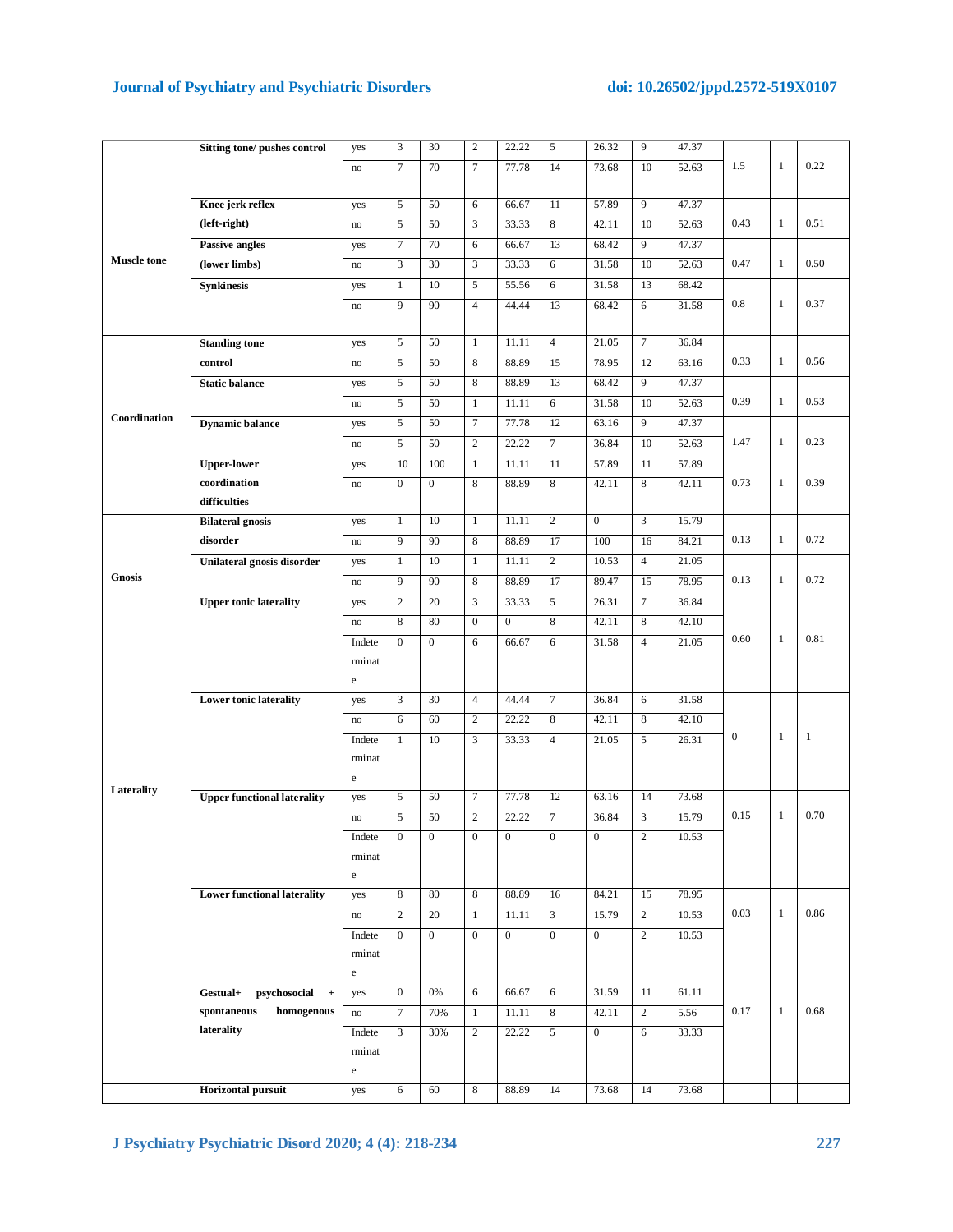#### **Journal of Psychiatry and Psychiatric Disorders doi: 10.26502/jppd.2572-519X0107**

| <b>Neurovisual</b><br>functions |                                                    | no  | 4  | 40  |              | 11.11 |        | 26.32    | 5              | 26.32    | $\theta$ |      |
|---------------------------------|----------------------------------------------------|-----|----|-----|--------------|-------|--------|----------|----------------|----------|----------|------|
|                                 | <b>Vertical pursuit</b>                            | yes | 6  | 60  | 4            | 44.44 | 10     | 52.63    | $\overline{a}$ | 38.89    |          |      |
|                                 |                                                    | no  | 4  | 40  |              | 55.56 | Q      | 47.37    | 11             | 61.11    | 0.53     | 0.47 |
|                                 | <b>Visual</b><br><b>Potential</b><br><b>Evoked</b> | yes | 8  | 80  | q            | 100   | 17     | 89.47    | 17             | 89.47    |          |      |
|                                 | (VEP) test                                         | no  | ◠  | 20  | <sup>-</sup> |       | $\sim$ | 10.53    | $\overline{2}$ | 10.53    | $\Omega$ |      |
|                                 | (ERG)<br>Electoretinogram                          | yes | 10 | 100 | q            | 100   | 19     | 100      | 19             | 100      |          |      |
|                                 | neurovisual test                                   | no  |    |     | - 6          |       |        | $\Omega$ | $\mathbf{0}$   | $\theta$ | 0        |      |

Legend: HIP: High Intellectual Potential (gifted children); HIQ: High Intellectual Quotient; IQ: Intellectual Quotient; \*: Significant difference p < 0.05; df: Degrees of freedom.

**Table 4**: IQ's influence on neuropsychomotor tasks of NP-MOT battery (Vaivre-Douret, 2006) and neurovisual functions.

# **3.5 Relationship between DCD subtypes and cognitive functions**

In whole sample, IM-DCD had a significant, strong and positive correlation with executive functions disorder (FE)  $(p = +0.519]$  [95% CI, 0.163 to 0.795], p=0.001), and a significant, strong, and negative correlation between Khos cubes test failure and VSC-DCD ( $p=$  -0.651 [95% CI, -0.899 to -0.406], p=0.006). There is no significant difference between HIP and HIQ.

#### **4. Discussion**

This study displayed similar clinical features of DCD in both groups HIQ-HIP and typical children. High IQ DCD children have significantly better executive functions and visio-spatial constructional functioning than typical children with DCD but worse auditory attention and memory, and more neurological soft signs. These outcomes underline better skills of mental representation and evocation through internal language in HIQ-HIP children with DCD allowing them to better plan and control gestures that contribute to less Ideomotor or Constructive pure DCD.

They are in accordance with the literature; on one hand concerning the link between intelligence and executive functions [48]. In HIQ-HIP children, it highlights better activation and connectivity of the frontoparietal lobe and cerebral cortex improving fluid reasoning [49]. On the other hand, VSC-DCD is characterized by specific disorders of "visuo-spatial motor structure", "visuo-motor integration"," visuo-spatial motor construction", associated with ocular pursuit disorders [31, 46]. Two systems are considered in visual perception [50] but the occipital-parietal dorsal pathway ("where") is focused on localization and action to direct the gesture with vision. This pathway is impaired in the VSC subtype [31, 46] and involves thalamus, basal ganglia, and cerebellum, this last affecting also visual pursuits [32, 46]. Desco's study [51] shows bilateral activation patterns and increased activation in the parietal and frontal regions of gifted children and demonstrates that these activations are associated with improved skills in visuospatial treatment and logical reasoning. We identified more left-handed in HIP children (IQ  $\geq$  130) confirming more involvement of the right cortex in HIP group. This may open more in-depth research fields to better understand the neurological impairments involved in DCD in this population.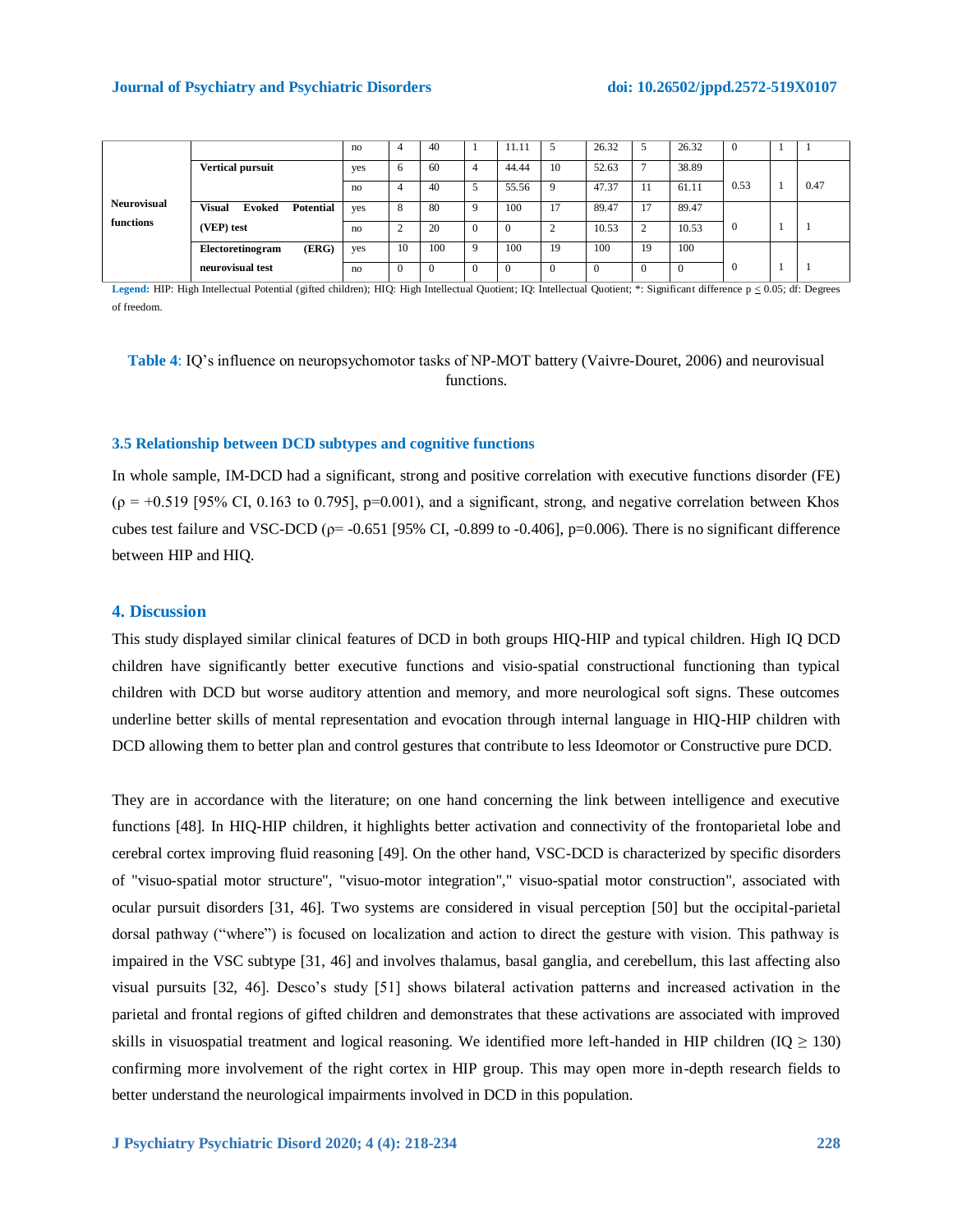Higher frequency of MX-DCD can be explained by the fact that fewer primary school children (with high IQ) consult for pure DCD such as VSC or IM subtype because they can easily compensate the disorder by mental strategies and better executive functions. Recent studies [31, 32, 34, 36] showed that MX subgroup shares impairments common to IM and VSC, and is characterized by specific impairments regarding motor coordination of the lower and upper limbs, poor manual dexterity, neurological soft signs suggesting synkinesis and/ or adiadochokinesia, and some comorbidities (e.g., auditory-memory deficits, auditory-attention difficulties...). Based on these findings, our outcomes identified more auditory attention and memory, significant adiadochokinesis deficits and bimanual coordination disorder in HIQ-HIP group, allowing to better explain the high rate of MX subtype in this group. Adiadochokinesia is the difficulty to perform alternative prono-supination movements of the hand and evoke more neurological soft signs in HIQ-HIP children [36, 52], highlighting cerebellum impairment. It is often associated with learning disabilities and our findings confirm higher risks of comorbidity in DCD [22, 25, 53], particularly in MX by that is the common subtype in the main DCD studies [32]. It is important not to neglect comorbidity's influence on IQ scores for HIQ children as it might lower the FIQ (120-129).

To be gifted does not prevent a neurodevelopmental disorder such as DCD and possible learning disability may lower the FIQ. For example, mathematical difficulties (applying calculation with a handwritten operation, geometry, problem to solve) are strongly present in both groups in our sample with no significant difference. This is in line with literature proving that mathematics skills are particularly affected in DCD [31, 36]. Our finding displayed mainly mathematic difficulties in MX-DCD subtype and very few in VSC-DCD for HIQ-HIP, confirming the better compensation strategies in high IQ children with DCD concerning pure subtype as VSC subtype [34].

Regarding psychomotor development, the finding highlight early milestones in high IQ DCD but the quality of motor skills still deficient and those from early childhood. These are in accordance with category C of the diagnosis criteria of DSM-5 [28]. Motor milestones are not systematically delayed by a DCD as confirmed by previous studies [8, 32], but the acquisition of coordinated motor skills remains below chronological age (criterion A of DSM-5) [28]. It is therefore fundamental to differentiate psychomotor development (acquisition of walking, sitting...) from neuromotor skills (coordination, praxis...) because, despite an early maturation in high IQ children, motor performance of intentional gestures or the ability to perform complex motor actions can be disturbed by a neurological dysfunction [36] as in typical children.

#### **5. Conclusion**

In conclusion, the findings of the present study are relevant to attest that HIQ-HIP children DCD have similar clinical features compared to typical children with DCD. They present lower rates of pure VSC and IM-DCD than typical children with DCD because they appear to use mental evocation with visual representation and internal language necessary for better planning. Thus, we can recommend for clinicians to use these strategies in the remediation for cognitive difficulties in typical children, do not overlook that the higher the IQ, the more HIP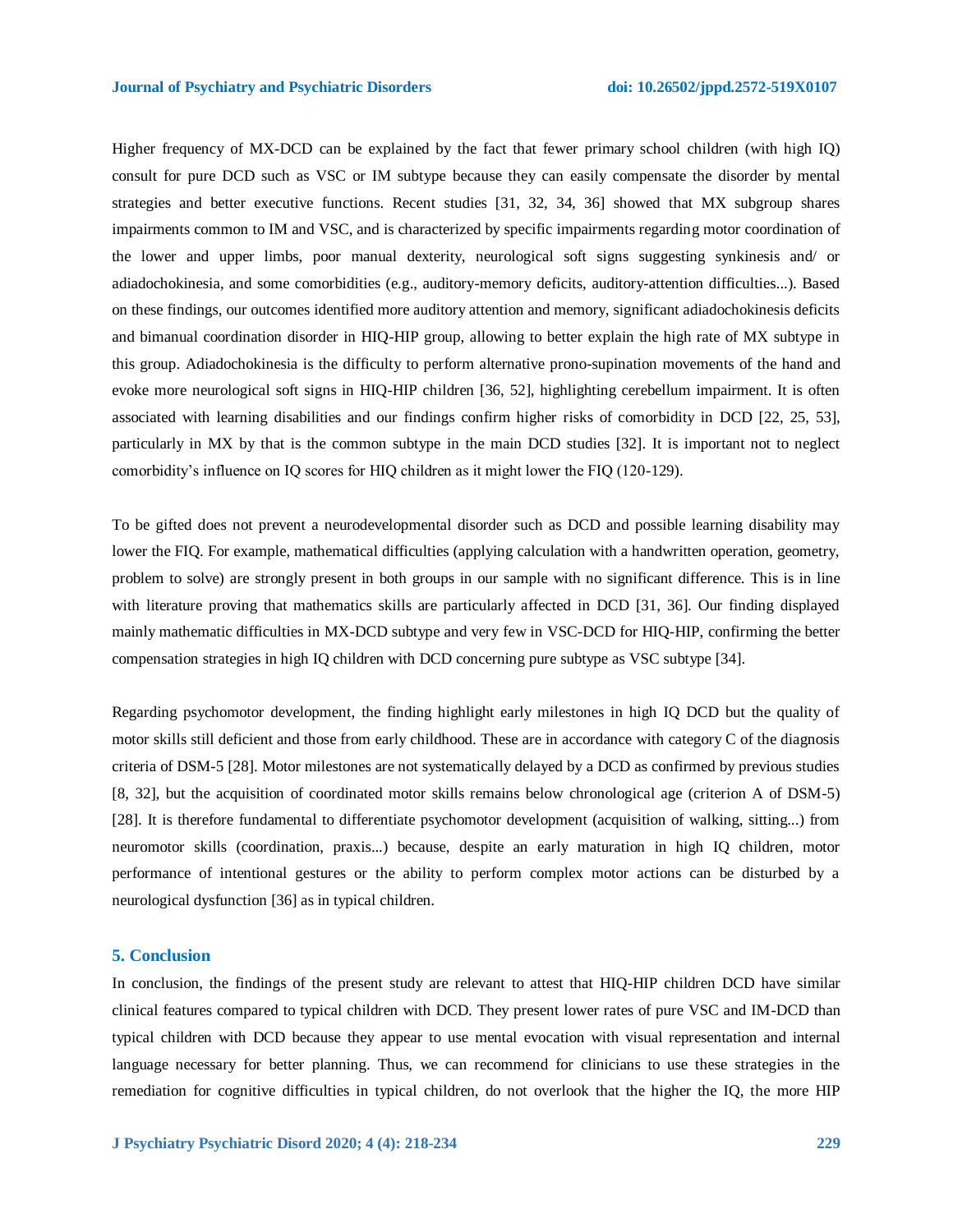children can mask learning disabilities [8, 18, 54] with a heterogeneous profile of index level scores between VSI and VCI [8, 55, 56], VSI being more affected by DCD, that the presence of a subtype of DCD decreases the IQ index scales and therefore also FIQ. Thus, it is possible to misdiagnose some HIP in HIQ group. That questions the validity of the IQ cutoff score of the 130 thresholds for the IQ of HIP. Therefore, regarding our findings, it appears essential to evaluate in-depth with multidimensional assessments (neuropsychological and neuropsychomotor batteries) the child presenting some heterogeneous index scores or subtests in his IQ profile. Finally, it underlines also that it is important to take into account multiple selection criteria to define HIP gifted children, such as behavioral, socio-emotional and cognitive skills, informal sources (parents and teachers) [4, 5].

The strengths of the study are in the detailed neuropsychological profile provided on the children, and the history of early development. The results demonstrate important implications for future clinical research, and it is useful for clinical decision-making processes. The limitations are in the small numbers, especially with the division of the samples into DCD subtypes. Future research could replicate the current study with a larger sample and assess in addition to socio-cognitive and psycho-affective components.

#### **Acknowledgments**

We are grateful to the children and their families who agreed to participate in this study. This research was supported by the University Institute of France (Institut Universitaire de France, IUF (Grants numbers L17P99, IUF004). The funding sources was not involved in the study design, the collection, analysis, and interpretation of data, the writing of the report, or the decision to submit the article for publication.

### **Declaration of Interest Statement**

The authors declare that they have no conflict of interest.

#### **References**

- 1. Curby TW, Rudasill KM, Rimm-Kaufman, et al. The role of social competence in predicting gifted enrollment. Psychology in the Schools 45 (2008): 729-744.
- 2. Subotnik RF, Olszewski-Kubilius P, Worrell FC. Rethinking giftedness and gifted education: A proposed direction forward based on psychological science. Psychological science in the public interest 12 (2011): 3- 54.
- 3. Reis SM, Renzulli JS. Is there still a need for gifted education? An examination of current research. Learning and individual differences 20 (2010): 308-317.
- 4. Moon SM, Rosseli, HC. Developing gifted programs. In: Heller KA, Mönks FJ, Sternberg RJ, Subotnik RF, Oxford. International handbook of giftedness and talent. England: Elsevier (2000): 499-521.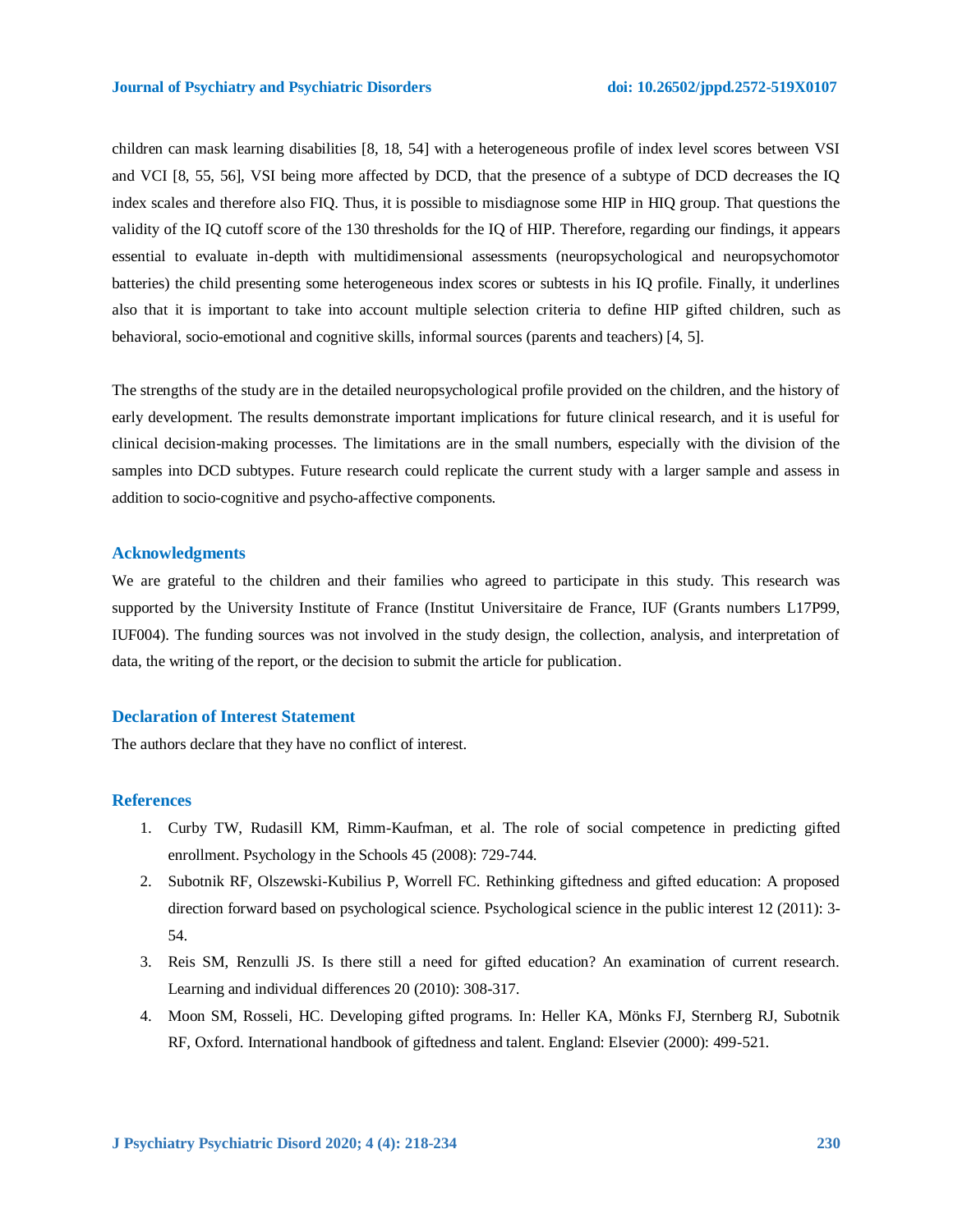- 5. Lohman DF, Korb KA, Lakin JM. Identifying academically gifted English-language learners using nonverbal tests : A comparison of the Raven, NNAT, and CogAT. Gifted Child Quarterly 34 (2008): 595- 623.
- 6. Lakin JM, Lohman DF. The predictive accuracy of verbal, quantitative and nonverbal reasoning tests: Consequences for talent identification and program diversity. Journal for the Education of the Gifted 34 (2011): 595-623.
- 7. Kroesbergen EH, Van Hooijdonk M, Van Viersen S, et al. The psychological well-being of early identified gifted children. Gifted Child Quarterly 60 (2016): 16-30.
- 8. Vaivre-Douret L. Les caractéristiques développementales d'un échantillon d'enfants tout venant « à hautes potentialités » (surdoués): suivi prophylactique [The developmental characteristics of children's sample with high potentialities (gifted children): preventive follow-up]. Neuropsychiatrie de l'enfance et de l'adolescence 52 (2004): 29-141.
- 9. Simoes Loureiro I, Lowenthal L, Lefebvre L, et al. Le trouble déficitaire de l'attention chez l'enfant à haut potentiel : étude exploratoire [The ADHD with high potential child: exploratory study]. Approche Neuropsychologique des Apprentissages de l'Enfant 101 (2009): 317-322.
- 10. Bildiren A. Developmental characteristics of gifted children aged 0–6 years: parental observations. Early Child Development and Care 188 (2018): 997-1011.
- 11. Gross MUM. Small poppies: Highly gifted children in the early years. Roeper Review 21 (1999): 207-214.
- 12. Winisdorffer J, Vaivre-Douret L. Dépister l'enfant à « hautes potentialités » : apports d'une étude rétrospective longitudinale de 19 enfants sur 18 années d'exercice en milieu rural [Detection of the child with high potentialities (gifted child) : contributions of a longitudinal retrospective study of 19 children over 18 years of exercise in rural areas]. La revue du praticien 62 (2012): 1205-1211.
- 13. Terrassier JC. Les enfants intellectuellement précoces [Early intellectually children]. Archives de Pédiatrie 16 (2009): 1603-1606.
- 14. Lovecky DV. Identity development in gifted children: Moral sensitivity. Roeper Review 20 (1997): 90-94.
- 15. Guénolé F, Baleyte J. Le paradoxe des enfants surdoués. Revue de neuropsychologie [The paradox of gifted children]. Revue de neuropsychologie 9 (2017): 19-26.
- 16. Wechsler, D. WISC-IV: Wechsler Intelligence Scale for Children, Fourth edition: Technical and Interpretive Manual. San Antonia, TX: PsychCorp. (2003).
- 17. Health WEC. on M, Organization WH. Expert Committee on Mental Health: report on the second session, Geneva, 11-16 September 1950. World Health Organisation (1951).
- 18. Vaivre-Douret L. Les surdoués: ils ont aussi des troubles des apprentissages. [Gifted children: they have also learning disabilities]. Revue du Haut Comité de Santé Publique 26 (1999).
- 19. Vaivre-Douret L. Le développement de l'enfant aux "aptitudes hautement performantes" (surdoués): importance des fonctions neuro-psychomotrices psychomotrices [Development of the high potentialities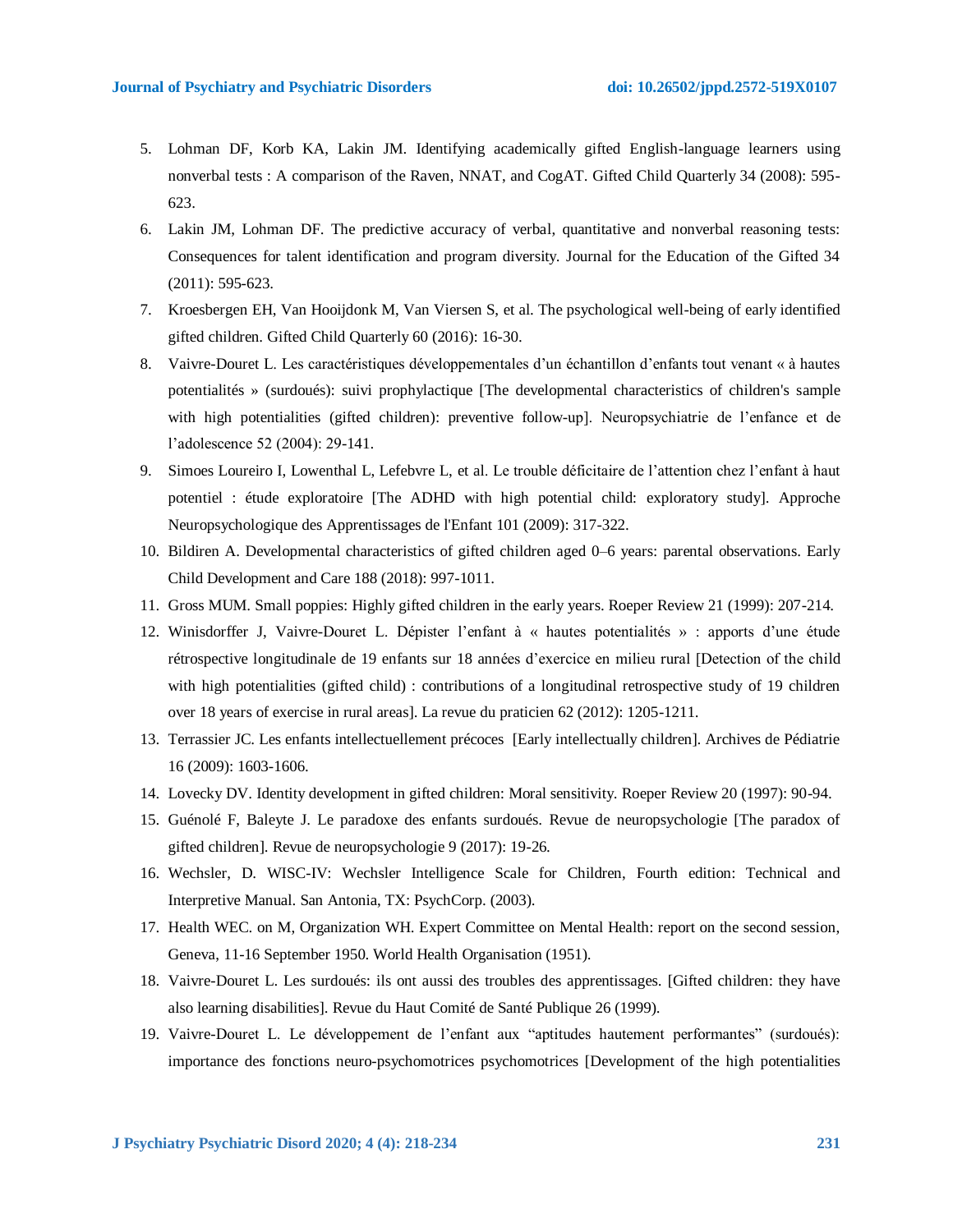child (gifted): The importance of neuropsychomotor functions]. Approche Neuropsychologique Des Apprentissages Chez l'Enfant 14 (2002): 95-110.

- 20. David HA, Double Label: Learning Disabilities and Emotional Problems among Gifted Children. International Letters of Social and Humanistic Sciences 75 (2017): 22-31.
- 21. Beckmann E, Minnaert A. Non-cognitive Characteristics of Gifted Students with Learning Disabilities: An In-depth Systematic Review. Frontier in Psychology 20 (2018): 504-504.
- 22. Brody LE, Mills CJ. Gifted Children with Learning Disabilities: A Review of the Issues. Journal of Learning Disabilities 30 (1997): 282-296.
- 23. Cordeiro ML, Farias AC, Cunha A, et al. Co-Occurrence of ADHD and high IQ: a case series empirical study. Journal of Attention Disorder 15 (2011): 485-490.
- 24. Budding D, Chidekel D. ADHD and giftedness: a neurocognitive consideration of twice exceptionality. Applied Neuropsychology Child 1 (2012): 145-151.
- 25. Hartnett DN, Nelson JM, Rinn AN. Gifted or ADHD: the possibilities of misdiagnosis. Roeper Review 26 (2004): 26:73-76.
- 26. Tordjman S, Guignard JH, Seligmann C, et al. Diagnosis of hyperactivity disorder in gifted children depends on observational sources. Gifted and Talented International 22 (2007): 62-67.
- 27. Vaivre-Douret L. Troubles d'apprentissage nonverbal: les dyspraxies développementales [Non-verbal learning disabilities: developmental dyspraxia]. Archives de Pédiatrie 14 (2007): 1341-1349.
- 28. American Psychiatric Association. Diagnostic and Statistical Manual of Mental disorders: DSM-5. 5th edn. Washington, DC: American Psychiatric Publishing (2013).
- 29. Polatajko H, Fox M, Missiuna C. An International Consensus on Children with Developmental Coordination Disorder. Canadian Journal of Occupational Therapy 62 (1995): 3-6.
- 30. Blank R, Smits‐Engelsman B, Polatajko H, et al. European Academy for Childhood Disability (EACD): Recommendations on the definition, diagnosis and intervention of developmental coordination disorder (long version\*. Developmental Medicine and Child Neurology 54 (2012): 54-93.
- 31. Vaivre-Douret L, Lalanne C, Ingster-Moati I, et al. Subtypes of Developmental Coordination Disorder: Research on Their Nature and Etiology. Developmental Neuropsychology 36 (2011): 614-643.
- 32. Vaivre-Douret L, Lalanne C. Specific impairments and predictive markers for Developmental Coordination Disorder subtypes in children: the importance of multidimensional developmental assessments in cluster analysis. Journal of Translational Science 5 (2019): 1-13.
- 33. Vaivre-Douret L, Lalanne C, Cabrol D, et al. Identification de critères diagnostiques des sous-types de troubles de l'acquisition de la coordination (TAC) ou dyspraxie développementale. Neuropsychiatrie de l'Enfance et de l'Adolescence 59 (2011): 443-453.
- 34. Lalanne C, Falissard B, Golse B, et al. Refining developmental coordination disorder subtyping with multivariate statistical methods. BMC Medical Research Methodology 12 (2012): 107-107.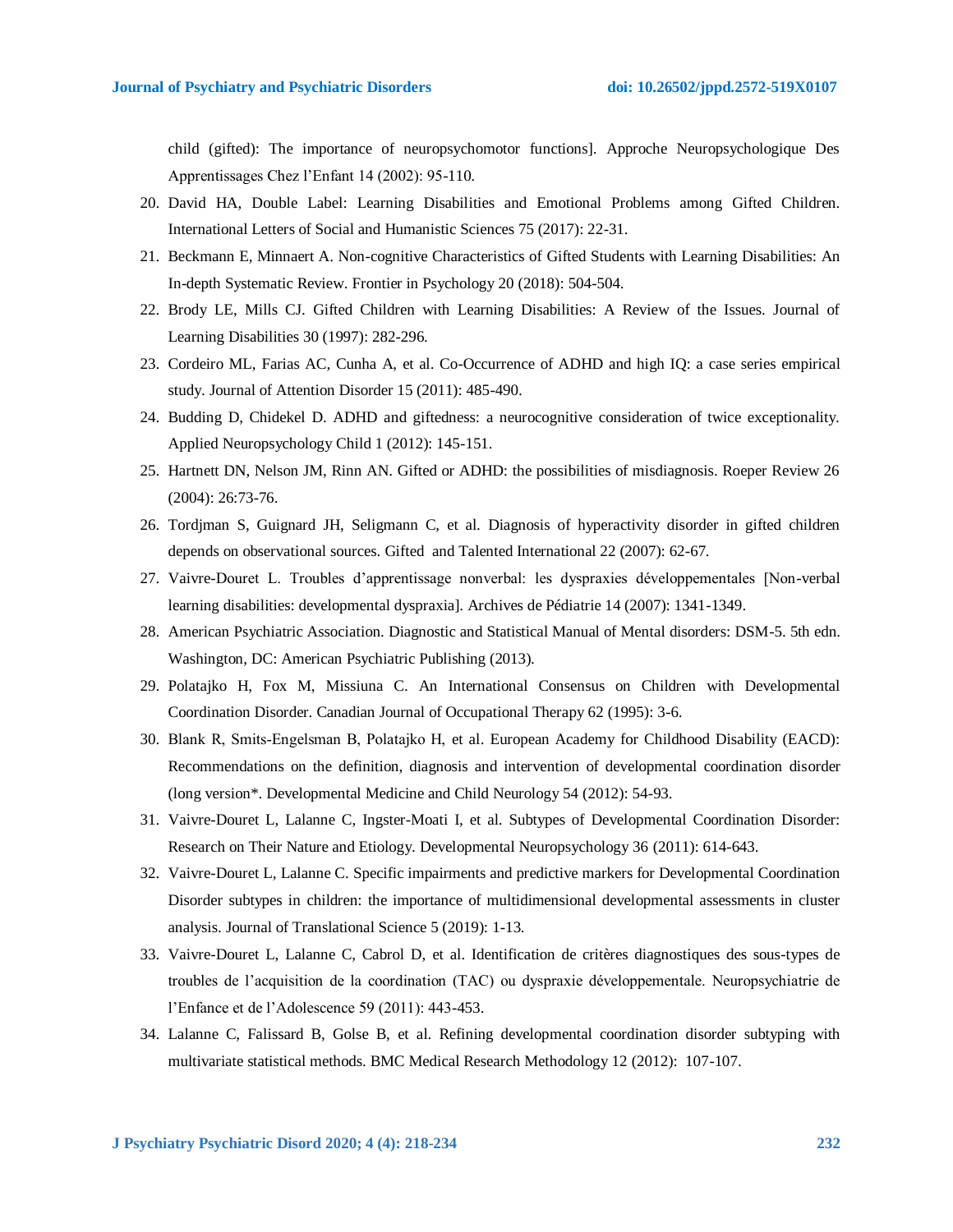- 35. Lyytinen H, Ahonen T. Developmental motor problems in children: a six-year longitudinal study. Journal of Clinical and Experimental Neurpsychology 10 (1988): 57-57.
- 36. Vaivre-Douret L, Lalanne C, Golse B. Developmental Coordination Disorder, An Umbrella Term for Motor Impairments in Children: Nature and Co-Morbid Disorders. Frontier in Psychology 7 (2016).
- 37. Hoare D. Subtypes of Developmental Coordination Disorder. Adapted Physical Activity Quarterly 11 (1994): 158-169.
- 38. Macnab JJ, Miller LT, Polatajko H. The search for subtypes of DCD: Is cluster analysis the answer? Human Movement Sciences 20 (2001): 49-72.
- 39. Green D, Chambers ME, Sugden DA. Does subtype of developmental coordination disorder count: is there a differential effect on outcome following intervention? Human Movement Science 27 (2008): 363-382.
- 40. Dewey D, Kaplan BJ. Subtyping of developmental motor deficits. Developmental Neuropsychology 10 (1994): 265-284.
- 41. Vaivre-Douret L, Burnod Y. Development of a global motor rating scale for young children (0-4 years), including eye-hand grip coordination. Child: Care, health and Development 27 (2001): 515-534.
- 42. Vaivre-Douret, L. Batterie d'évaluation des fonctions neuro-psychomotrices (NP-MOT) [Tests battery of developmental neuropsychomotor functions in children (NP-MOT)]. Paris: Centre de Psychologie Appliquée-Pearson (2006).
- 43. Ajuriaguerra de J. L'écriture de l'enfant: l'évolution de l'écriture et ses difficultés [The handwriting of the child: the evolution of handwriting and its difficulties]. 4th ed. Vol. 1. Paris: Delachaux et Niestlé (1989).
- 44. Korkman M, Kirk U, Kemp S. Developmental neuropsychological assessment manual. Paris: Centre de Psychologie Appliquée-Pearson (2003).
- 45. Bruininks O. Buininks-Oseretsky Test of Motor Profiency. Circle Pines, MN: American Guidance Service (1978).
- 46. Robert MP, Ingster-Moati I, Albuisson E, et al. Vertical and horizontal smooth pursuit eye movements in children with developmental coordination disorder. Dev Med Child Neurol 56 (2014): 595-600.
- 47. R Core Team R. A language and environment for statistical computing. R Fundation for Statistical Computing (2015).
- 48. Arffa S. The relationship of intelligence to executive function and non-executive function measures in a sample of average, above average, and gifted youth. Arch Clin Neuropsychol 22 (2007): 969-978.
- 49. Nusbaum F, Hannoun S, Kocevar G, et al. Hemispheric Differences in White Matter Microstructure between Two Profiles of Children with High Intelligence Quotient vs. Controls: A Tract-Based Spatial Statistics Study. Frontier in Neuroscience 11 (2017): 173.
- 50. Milner AD, Goodale MA. Two visual systems re-viewed. Neuropsychologia 46 (2008): 774-785.
- 51. Desco M, Navas-Sanchez FJ, Sanchez-González J, et al. Mathematically gifted adolescents use more extensive and more bilateral areas of the fronto-parietal network than controls during executive functioning and fluid reasoning tasks. NeuroImage 57 (2011): 281-292.